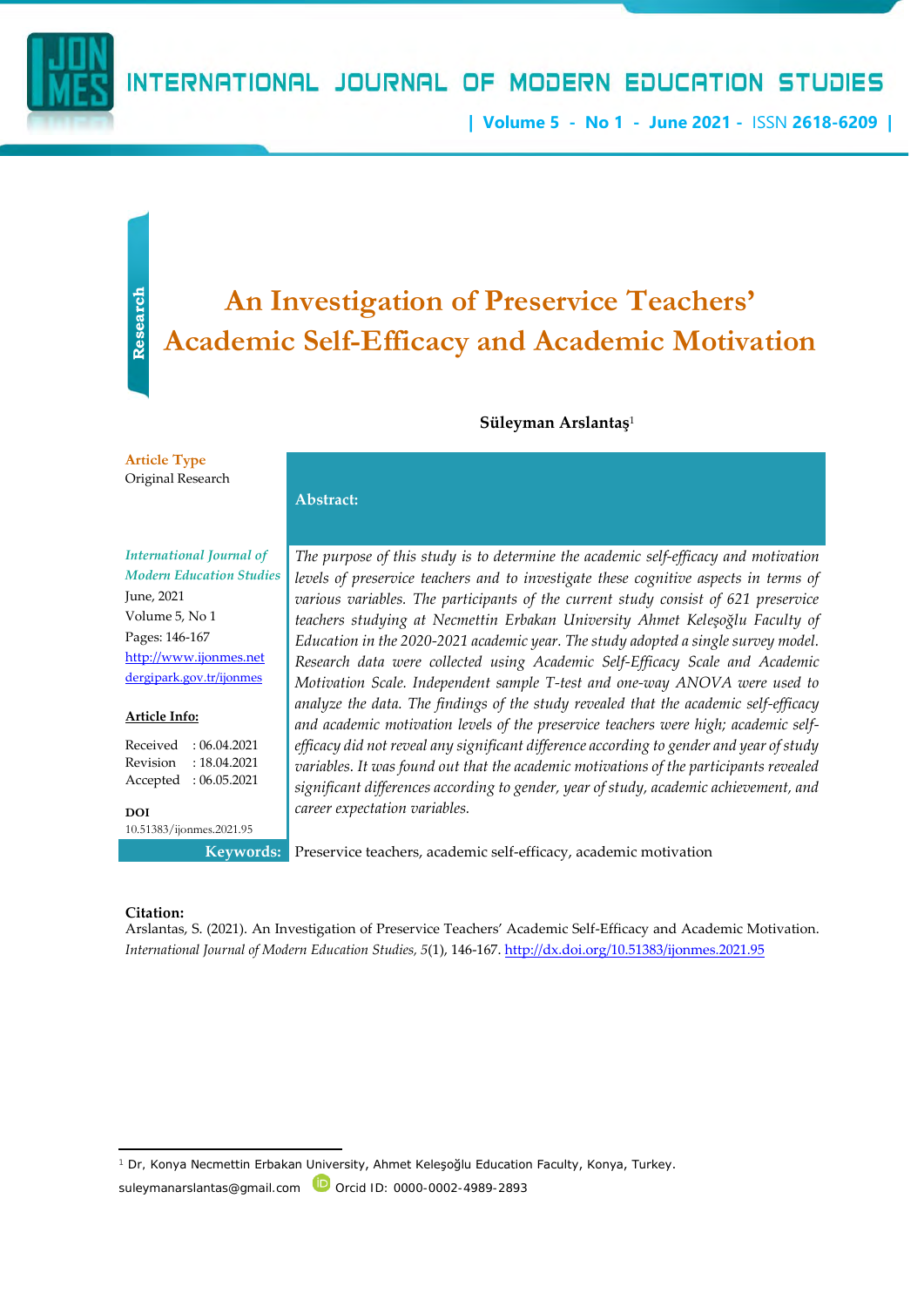#### **INTRODUCTION**

With the COVID-19 pandemic, the teaching practices of preservice teachers are interrupted. This situation may affect the professional competency and self-efficacy perception of preservice teachers. Having little or no face-to-face interaction with students caused preservice teachers not to get the necessary data to self-evaluate their teaching competencies. In this case, it is wondered that how their self-efficacy shaped. Moreover, preservice teachers start a new learning environment with the pandemic and they have to face this new situation and problems. While this situation positively affects the learning motivation of some, others may be affected negatively

The sudden change in schools from traditional learning environments to online education models because of the COVID-19 pandemic, novel technologic situations and problems caused tasks of teachers and students to become increasingly harder and thus to increase their negative affective experiences. During this process, many tasks that required time and patience for students emerged in addition to their many demands about their professional applications and proficiencies. In this process, the competencies, skills, and motivations of in-service and preservice teachers have become an important factor in overcoming these novel problems.

Preservice teachers in Turkey are entitled to enter the university after a challenging competition. The most important goals of the students entering the university are to successfully graduate by acquiring the necessary competencies and to stay motivated in the department they enter, and to fulfill their academic and professional expectations. It is expected that a teacher candidate who wishes a better status than his / her current status to have higher academic competence and motivation. In this respect, it can be said that the students at a faculty of education, who are at the center of education and training activities, achieve a better status in their professional field, that is, there is a relationship between their career and their academic self-efficacy and motivation.

#### **THEORETICAL FRAMEWORK**

Academic self-efficacy is one of the important factors affecting academic performance. It describes the beliefs and attitudes of students towards their ability to achieve academic success, as well as their ability to perform academic tasks and their ability to successfully learn (Bandura, 1997; Hayat et al., 2020; Koyuncuoğlu, 2021; Schunk & Ertmer, 2000). Bandura's social cognitive theory argues that individuals have the ability to control their actions through self-regulation (Bandura, 2000). According to this theory, individuals can overcome the difficulties of the tasks they face with their self-efficacy and determination. Self-efficacy can increase self-regulated behavior through motivation. At this point, past mastery performance contributes to an increase in learning and positive behavior by strengthening the expectation of future success.

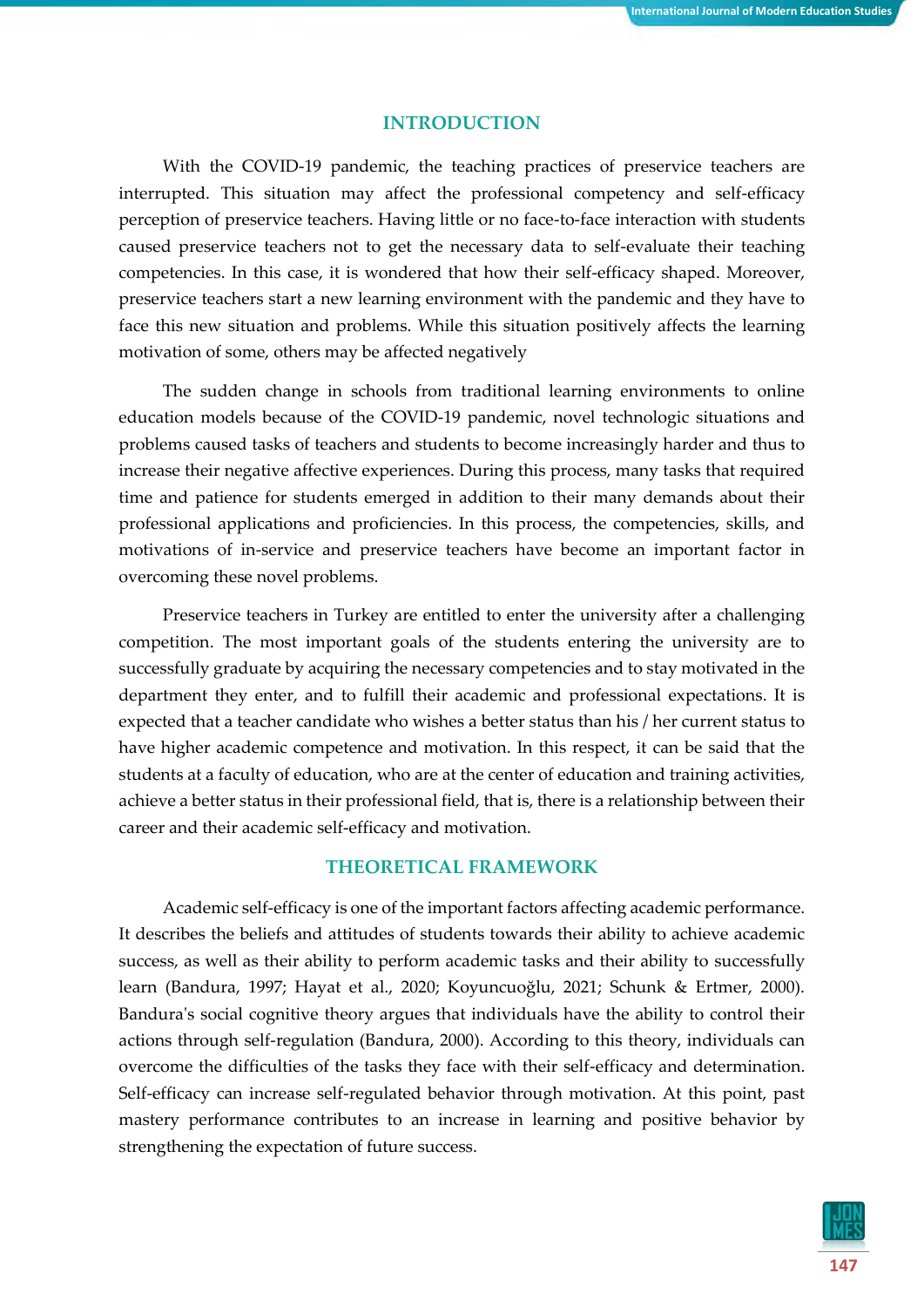Self-efficacy beliefs underlie academic self-efficacy perception. Self-efficacy beliefs contribute to the excellent performance of individuals by increasing commitment, effort, and perseverance (Pintrich, 2003). While students with high self-efficacy attribute their failures mostly to lower initiatives than low abilities, those with low self-efficacy attribute their failure to low abilities (Kurbanoglu & Akim, 2010). Therefore, self-efficacy can affect task selection and motivation, which is an important source of power in their fulfillment. In other words, students with low self-efficacy are more likely to show hesitation in completing their tasks, delaying them, avoiding their duties, and giving up easily (Bandura, 1997, Schunk & Ertmer, 2000). While those with a high level of self-efficacy, in addition to being self-confident to find a solution when faced with complex problems, are patient, spend more effort, and strive to overcome the problem for a longer time (Hayat et al., 2020; Bandura, 1997 ). Chemers and Garcia (2001) state that students' self-efficacy in the first year of university is a strong indicator of their future performance (Chemers, Hu & Garcia, 2001). Also, the researcher argues that self-efficacy beliefs are manifested in human behavior through four processes which are listed as cognitive, motivational, affective and selection processes which are in harmony with each other (Balcı, Şanal, & Durak Üğüten, 2019, p.2). For this reason, self-efficacy is seen as one of the most important factors in the academic achievements of students.

There exist many qualitative, quantitative, and mixed-method studies in countries as Australia (Hemmings, 2015), Mexico (Reyes-Cruz & Perales-Escudero, 2016), and the USA (Morris & Usher, 2011) to investigate the relationships with academic self-efficacy beliefs. While some studies indicate that there are no gender differences in self-efficacy (Bailey, 1999; Schoen & Wincour, 1988), there exist studies revealing that male faculty members have higher levels of self-efficacy for research and service than females (Zhao, McCormick & Hoekman, 2008). In some of the studies, academic self-efficacy beliefs specific to a particular discipline (Morris & Usher, 2011; Wyatt & Dikilitaş, 2016) have been examined and findings revealed that academic self-efficacy levels are relatively problematic in certain disciplines (Bailey, 1999; Hemmings et al., 2012; Zhao, McCormick & Hoekman, 2008).

Another important concept in the transformation of self-efficacy into a product is motivation. Motivation is an important factor in students' learning and teachers' teaching processes (Ait Maalem Lahcen & Mohapatra, 2020; Asigigan & Samur, 2021; Landicho, 2020). Motivation is the direct reason to cause, inspired system some sort of human behavior and people can be divided into three categories achievement, social and impression (Omar, Drewsh & Ahmed, 2018, p.36). It was found out that between motivational variables and self-efficacy perceptions and productivity, performance (Hammond, 1994); and perceived competence (Hardré et al, 2011) were consistently associated in post-secondary education faculties. However, apart from recent cross-sectional studies investigating the relationships between self-efficacy and emotional well-being variables (emotions related to teaching (Hall, Lee & Rahimi, 2019; Zhang et al, 2019), and perceived stress level (Sharma, 2013); it is seen that the studies examining the relationship of self-efficacy with psychological health in

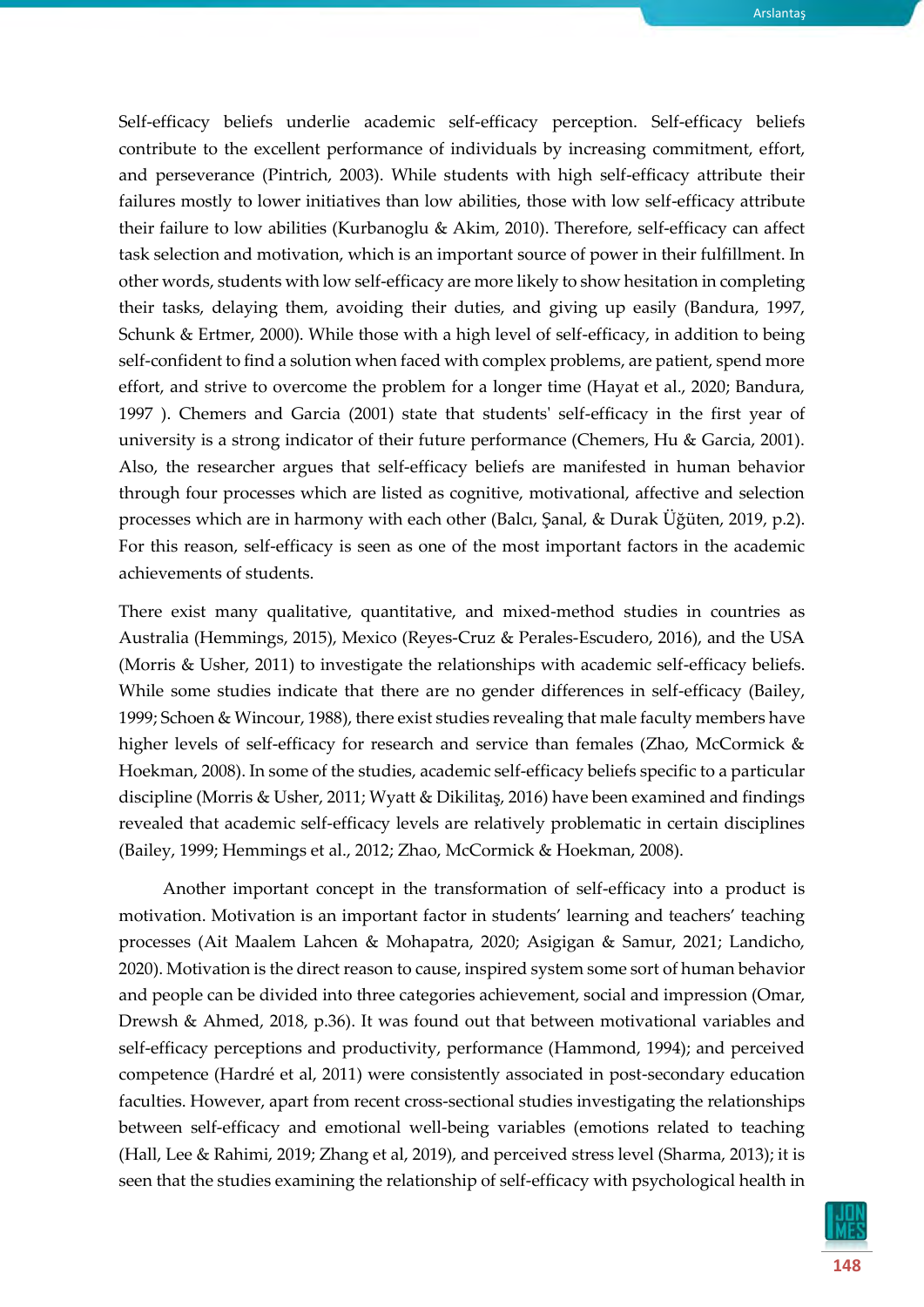post-secondary faculties at the level of secondary education are insufficient. It is claimed that academic motivation and student participation are factors that affect the learning outcomes of university students (Chen & Lu, 2015; Roksa & Whitley, 2017). The variables that enable them to start learning willingly are explained by learning motivation and academic motivation (Eccles & Roeser, 2009; Koyuncuoğlu, 2021). Academic motivation is defined as the desire or interest of students to be interested in learning and school experiences (Hulleman, Barron, Kosovich, & Lazowski, 2016). Studies reveal that academically motivated students tend to perceive school and learning as valuable, love learning, and enjoy activities related to learning (Zimmerman & Dale, 2012).

Motivation plays an important role in the academic performance of students due to the intensive structure of education faculties. For instance, following a specifically defined path to become a teacher requires practicing in addition to university courses (Kusurkar et al, 2011; Kara, 2020). Although the types of motivation vary, they are generally divided into two categories. The first category is intrinsic motivation (e.g. being interested in becoming a teacher or pursuing the intellectual challenges of educational science). The second is extrinsic motivation and is result-oriented. For example, being motivated to find a job or pursue a career as a teacher is related to extrinsic motivation (Cook & Artino, 2016; Linnenbrink & Pintrich, 2001; Wu, Li, Zheng & Guo, 2020). In addition to the two motivation categories, self-efficacy also attracts great attention from researchers in the field of education. Self-efficacy is the subjective assessment of an individual's ability to complete a specific task (Doğru, 2020). In success-oriented educational environments, self-efficacy is related to a student's perceived confidence in achieving certain goals. Self-efficacy helps students determine what choices they make, how much mental effort they put in, and how much they persist in a task (Kaleli, 2020). Ryan and Deci (2000) stated that when students experience the satisfaction of competence, autonomy, and psychological needs in a learning task, they tend to be more intrinsically motivated. According to Ryan and Deci (2000), competence refers to a person's need and motivation to be effective in environmental interactions. Therefore, there is a significant relationship between students' need for competence and their motivation (Skinner & Belmont, 1993; Zaccoletti et al, 2020). However, few studies have examined how different motivational components affect the performance and academic career of education faculty students together, using a large sample size (Koyuncuoğlu, 2020). Motivation is a mutual product of an individual's personality and external environment (Schunk & Pajares, 2005). This reveals that the motivation of education faculty students should be examined in a way that takes into account their characteristics, the academic tasks they face, and the expectations or situations. It is frequently emphasized in the relevant literature that pre-service teachers' affective characteristics, as well as their cognitive characteristics, play an effective role in maintaining their individual development and adapting to new situations.

In this context, the ability of preservice teachers to achieve successful results in reaching the objectives of the teaching-learning processes is related to their competence

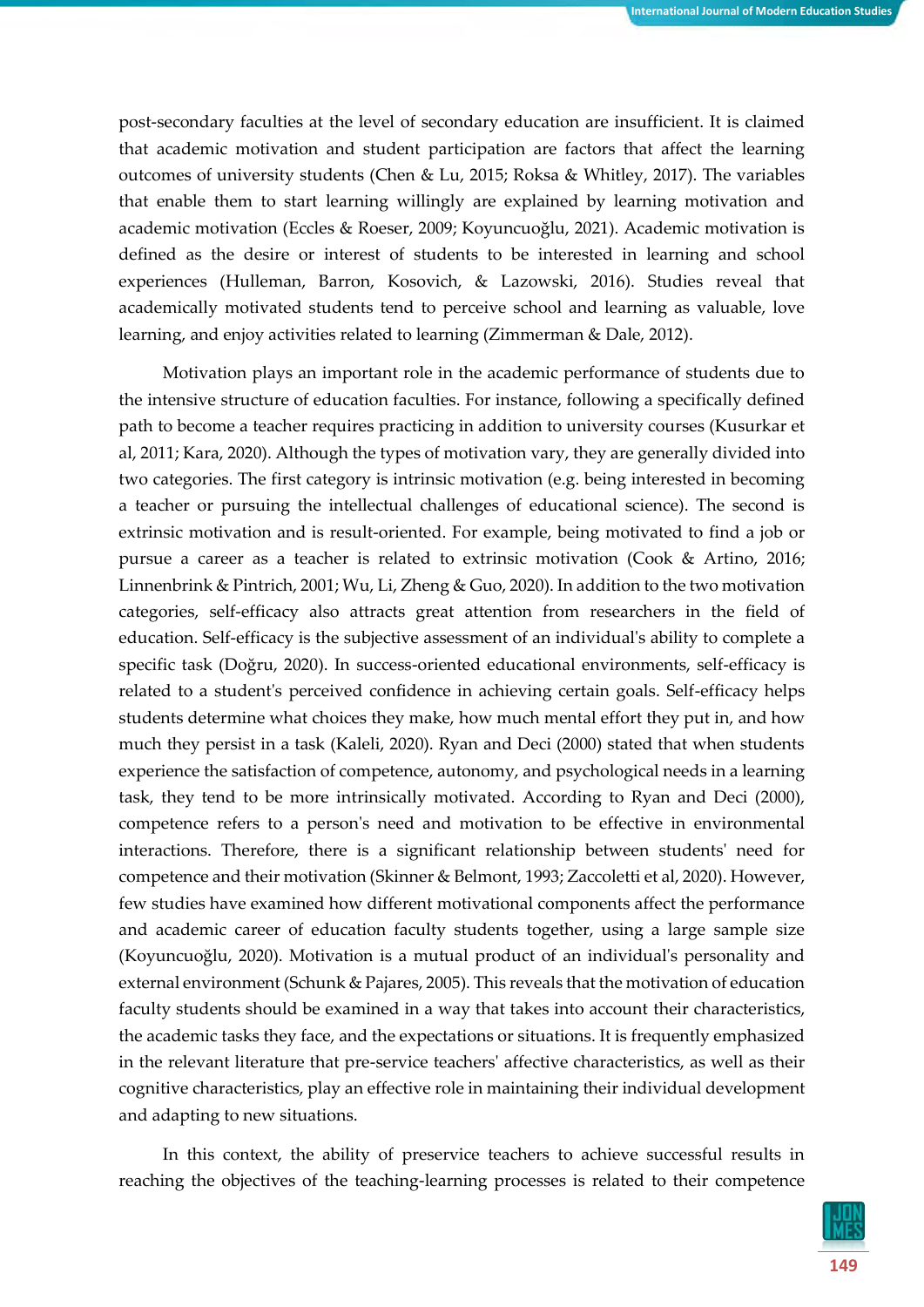Arslantaş

perceptions, academic, and general motivations, as well as their other characteristics. Within the framework of this general purpose, in this study, the answers for the following research questions will be sought:

What are the academic motivations and academic self-efficacy levels of the preservice teachers?

Do the academic motivation levels of preservice teachers differ based on the variables such as a) gender, b) year of study, c) academic achievement level, d) academic career expectancy?

Do the academic self-efficacy levels of preservice teachers differ based on the variables such as a) gender, b) year of study, c) academic achievement level, d) academic career expectancy?

#### **METHOD**

#### *Participants*

The population of the current study is composed of preservice teachers studying at faculties of education in Turkey. Reaching all of the students in the target population requires serious time and teamwork. For this reason, the convenience sampling method was preferred in the study. In this respect, 621 preservice teachers studying at Necmettin Erbakan University Ahmet Keleşoğlu Faculty of Education participated in the study. The data were collected was based on voluntary participation. Demographic variables and the distribution of preservice teachers according to these variables are shown in Table 1.

| n |  |
|---|--|
|   |  |

*Distribution of Preservice Teachers by Demographic Characteristics*

|                                       |                             | $\mathbf{f}$                                               | $\%$  |
|---------------------------------------|-----------------------------|------------------------------------------------------------|-------|
| Gender                                | Female                      | 448                                                        | 72.1  |
|                                       | Male                        | 173<br>163<br>157<br>147<br>154<br>24<br>410<br>187<br>621 | 27.9  |
|                                       | 1.0                         |                                                            | 26.2  |
| 2.0<br>3.0<br>4.0<br>Lower            |                             | 25.4                                                       |       |
|                                       | Moderate<br>Higher<br>Total |                                                            | 23.7  |
|                                       |                             |                                                            | 24.8  |
| Year of Study<br>Academic Achievement |                             |                                                            | 3.9   |
|                                       |                             |                                                            | 66.0  |
|                                       |                             |                                                            | 30.1  |
|                                       |                             |                                                            | 100,0 |

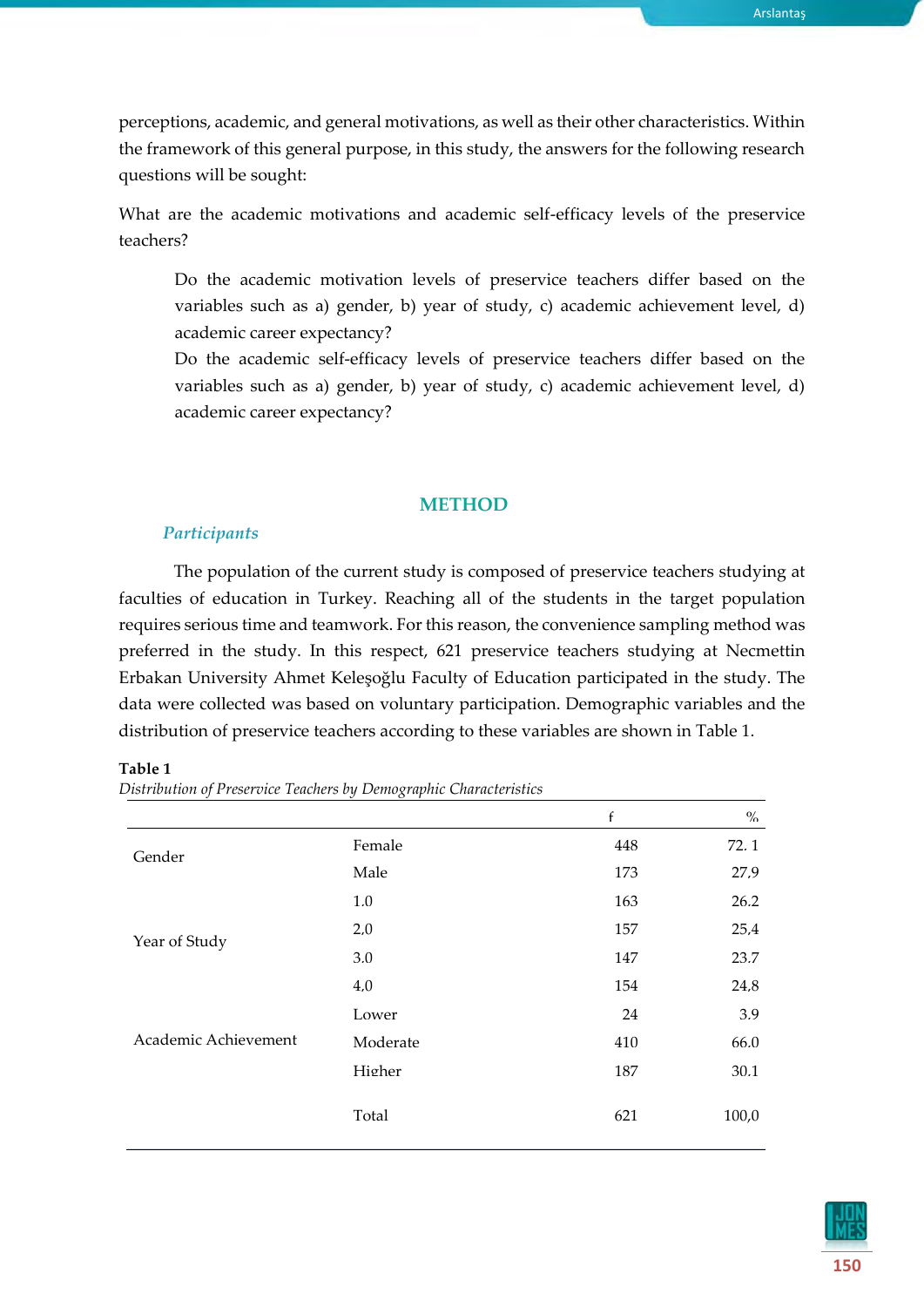When the table is considered, it is obvious that the ratio of male preservice teachers is 27.9% and the ratio of female preservice teachers is 72.1%. As for the year of the study 26.2% of the preservice teachers were freshmen, 25.4% of them were sophomores, 23.7% of them were juniors, and 24.8% were seniors. In terms of academic achievement, 3.9% of the participants had a lower level of success, 66% of them were moderately successful, and 30.1% of them were highly successful preservice teachers.

#### *Research Design and Data Collection Tools*

In the current study, a single survey model was adopted. The single survey model was used to describe the academic self-efficacy and academic motivation levels of preservice teachers. The study is planned to be carried out in four stages. In the first stage, data collection tools were prepared for implementation. After preparing the academic selfefficacy and academic motivation scales, whose sample forms are attached, were prepared for application, validity and reliability tests were conducted by the researcher. In the second phase of the study, to implement the data collection tools to the preservice teachers, the necessary permissions were obtained from the relevant dean's office and the data collection tools were implemented on the dates shown in the calendar. In the third stage of the study, the data obtained were transferred into a computer after being subjected to technical analysis. The data were subjected to statistical analysis with relevant analysis techniques. At the last stage of the study, the analyzed data were interpreted comparatively based on the relevant literature. In the light of the results, suggestions were made for preservice and in-service training for preservice teachers.

#### Academic Self-efficacy Scale

The 5-point Likert-type "Academic Self-efficacy Scale" developed by Kandemir (2010) aims to determine the academic self-efficacy levels of students. Principal Component Analysis (PCA) was conducted to determine the factor structure of the scale. As a result of the PCA, it was found out that the scale had a three-factor structure. The first factor included 11 items (m6, m7, m8, m9, m10, m14, m15, m16, m17, m18, m19). The factor loading values of the items in this factor ranged between .54 and .78. This factor was named "self-efficacy to cope with academic problems". The second factor included 4 items (m1, m3, m4, m5). The factor loading values of the items in this factor ranged between .59 and .78. This factor was named "self-efficacy towards academic effort". The third factor also included 4 items (m2, m11, m12, m13). The factor loading values of the items in this factor range between .66 and .78. This factor was named "self-efficacy for academic planning". Cronbach alpha internal consistency coefficients were examined for the reliability of the scale. In this sample, the coefficients were .87 for the first factor, .77 for the second factor, .75 for the third factor, and .99 for the whole scale.

#### Academic Motivation Scale

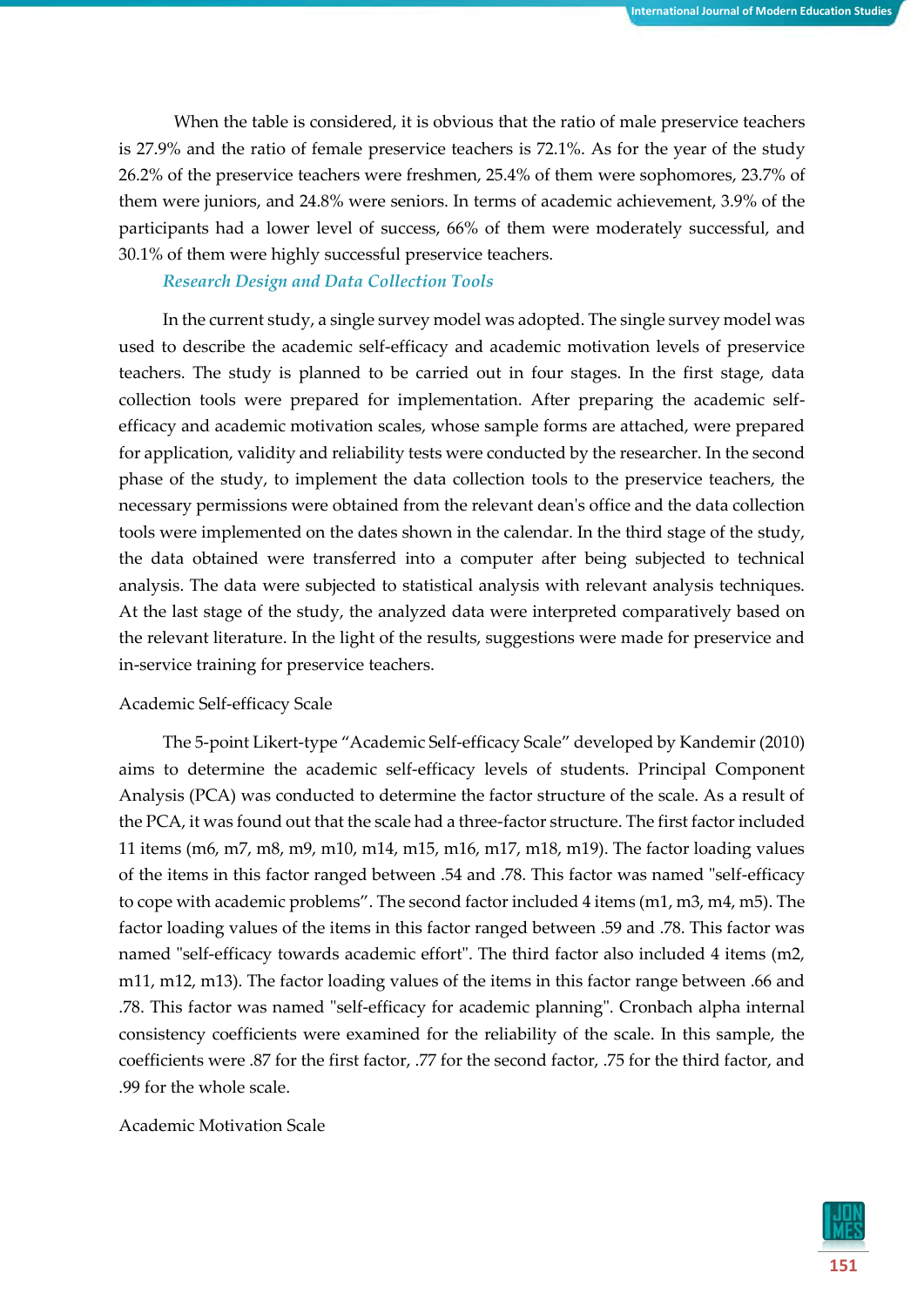The 7-point Likert-type "Academic Motivation Scale" developed by Vallerand et al. (1992) and adapted by Karagüven (2012) was used to collect the data of the study. According to the EFA and CFA analyzes performed, the scale consisted of 28 items with seven factors, four items each. These factors were intrinsic motivation-to know (IMK), intrinsic motivation - toward accomplishment (IMTA), intrinsic motivation-to experience stimulation (IMES), extrinsic motivation – identified (EMI), extrinsic motivation-introjected (EMI), extrinsic motivation-external regulation (EMER), and amotivation (A). The 7-point Likert scale was arranged as "does not correspond at all, corresponds a little, corresponds moderately, corresponds a lot, corresponds exactly". The Cronbach Alpha reliability coefficient for the scale ranged from .71 to .88 for the sub-dimensions. In the analysis performed on the sample of this study, the reliability coefficient for the whole scale was determined as 0.85.

#### *Data Analysis*

Before analyzing the academic self-efficacy and academic motivation scores of the preservice teachers in the study, the normal distribution of the data was tested. In determining the distribution, skewness and Shapiro Wilk test results were taken as a basis. According to Tabachnick and Fidell (2007), the fact that these values are in the range of  $\pm 1$ indicates that the data do not reveal excessive deviations from the normal distribution. The values obtained from the scale scores in this study indicated that the attitude and selfefficacy scores were distributed quite close to the normal distribution. It was observed that the data of the two scales belonging to the study sample were in the range of  $\pm 1$  and the Shapiro Wilk test results indicated a normal distribution (Yurt & Sünbül, 2012). Considering this situation, parametric tests were used in the analysis of academic self-efficacy and academic motivation scores of preservice teachers.

In the present study, independent samples t-test and one-way ANOVA were used. A t-test is used to find out the source of difference in the parametric distributions in which the independent variables can have two values. ANOVA is used to find out the source of difference in parametric distributions in which independent variables can have more than two values.

#### *Research Ethical Consent*

In this study, all rules stated to be followed within the scope of "Higher Education Institutions Scientific Research and Publication Ethics Directive" were followed. None of the actions stated under the title "Actions Against Scientific Research and Publication Ethics", which is the second part of the directive, have not been carried out. The research was approved by the decision of Necmettin Erbakan University Ethics Committee with the number of 2021/204

## **152**

#### **RESULTS**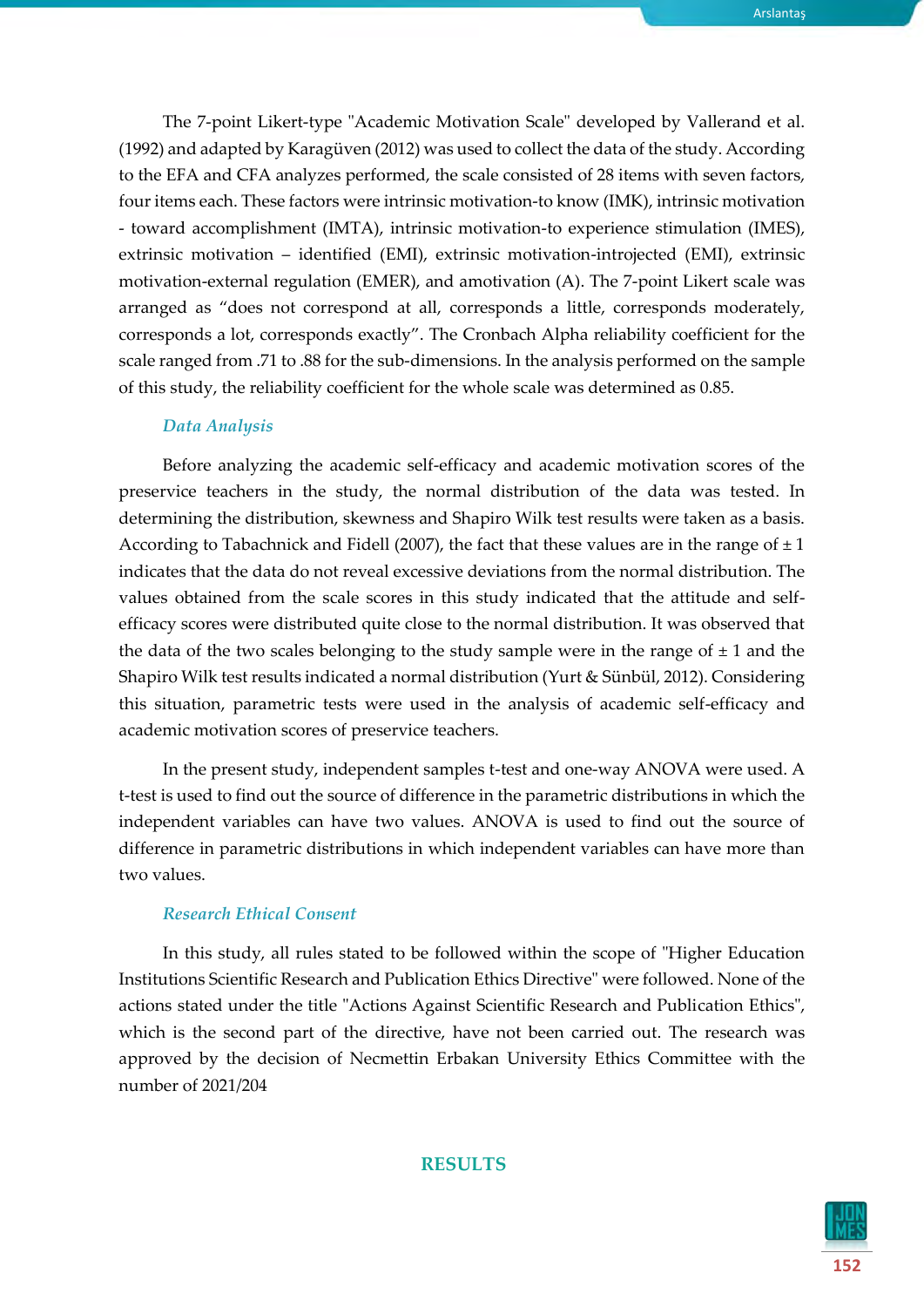In this section, first the descriptive findings then the correlational statistics are given in tables.

#### **Table 2**

*Descriptive Values of Scores Obtained in Academic Self-Efficacy and Academic Motivation Scales*

| Variables                                           | n   | Mean | Std. Deviation |
|-----------------------------------------------------|-----|------|----------------|
| Coping with Academic Problems                       | 621 | 3,68 | 0,70           |
| Academic Efforts                                    | 621 | 3,89 | 0,74           |
| Academic Planning                                   | 621 | 3,63 | 0,77           |
| Academic Self-efficacy Total Score                  | 621 | 3,71 | 0,67           |
| Intrinsic Motivation – to Know                      | 621 | 5,38 | 1,42           |
| Intrinsic Motivation - toward Achievement           | 621 | 5,03 | 1,40           |
| Intrinsic Motivation – to experience<br>ctimulation | 621 | 4,86 | 1,47           |
| Extrinsic motivation-introjected                    | 621 | 3,93 | 1,47           |
| Extrinsic motivation-external regulation            | 621 | 4,16 | 1,21           |
| Extrinsic motivation – identified                   | 621 | 5,56 | 1,28           |
| Amotivation                                         | 621 | 1,97 | 1,28           |
| Academic Motivation Total Score                     | 621 | 4,41 | 0,89           |

When Table 2 was examined, it was understood that preservice teachers' academic motivation scale total mean score is calculated as  $4.41 \pm 0.89$ . The academic self-efficacy mean score was found as  $3.71 \pm 0.67$ . According to the mean scores obtained, it was observed that the academic self-efficacy and academic motivation of the preservice teachers, in general, were high.

#### **Table 3**

|  |  |  | Comparison of Scores Obtained from Academic Self-Efficacy and Academic Motivation Scales by Gender |
|--|--|--|----------------------------------------------------------------------------------------------------|
|  |  |  |                                                                                                    |

|                           | Gender | $\mathsf{n}$ | Mean | Std. | t       | P    | Cohen's d |
|---------------------------|--------|--------------|------|------|---------|------|-----------|
| Coping with Academic      | Female | 448          | 3,66 | 0,71 | $-1.14$ | 0,25 |           |
| Problems                  | Male   | 173          | 3,73 | 0,66 |         |      |           |
| Academic Efforts          | Female | 448          | 3,87 | 0.74 | $-1.11$ | 0,27 |           |
|                           | Male   | 173          | 3,94 | 0,74 |         |      |           |
| Academic Planning         | Female | 448          | 3,63 | 0.78 | $-0.28$ | 0,78 |           |
|                           | Male   | 173          | 3,65 | 0,75 |         |      |           |
| Academic Self-efficacy    | Female | 448          | 3,70 | 0.68 | $-1,02$ | 0,31 |           |
| <b>Total Score</b>        | Male   | 173          | 3,76 | 0.63 |         |      |           |
| Intrinsic Motivation – to | Female | 448          | 5.49 | 1,34 | 3.35    | 0,00 | 0.2888    |
| Know                      | Male   | 173          | 5,07 | 1,56 |         |      |           |

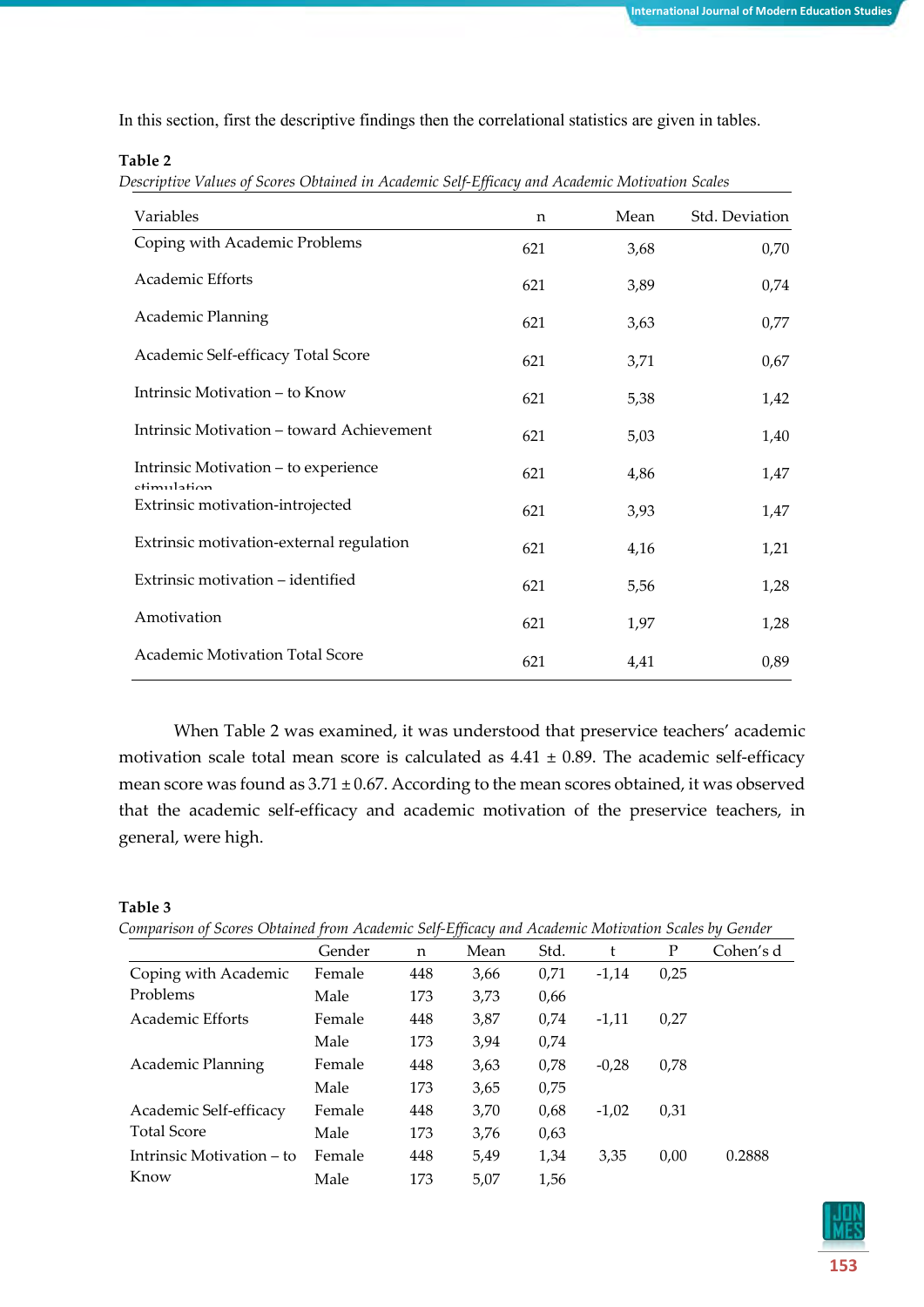| Intrinsic Motivation –       | Female | 448 | 5,16 | 1,35 | 3,76    | 0,00 | 0,3330 |
|------------------------------|--------|-----|------|------|---------|------|--------|
| toward Achievement           | Male   | 173 | 4,69 | 1,47 |         |      |        |
| Intrinsic Motivation – to    | Female | 448 | 4,96 | 1,44 | 2,50    | 0,01 | 0,2228 |
| experience stimulation       | Male   | 173 | 4,63 | 1,52 |         |      |        |
| <b>Extrinsic Motivation-</b> | Female | 448 | 4,03 | 1,45 | 2,76    | 0,01 | 0,2449 |
| Introjected                  | Male   | 173 | 3,67 | 1,49 |         |      |        |
| <b>Extrinsic Motivation-</b> | Female | 448 | 4,17 | 1,22 | 0,21    | 0,84 |        |
| <b>External Regulation</b>   | Male   | 173 | 4,15 | 1,16 |         |      |        |
| Extrinsic Motivation –       | Female | 448 | 5,69 | 1,23 | 4,08    | 0,00 | 0.3533 |
| Identified                   | Male   | 173 | 5,23 | 1,37 |         |      |        |
| Amotivation                  | Female | 448 | 1,87 | 1,18 | $-3,00$ | 0,00 | 0.2604 |
|                              | Male   | 173 | 2,22 | 1,49 |         |      |        |
| Academic Motivation          | Female | 448 | 4,48 | 0,86 | 3,10    | 0,00 | 0.2664 |
| <b>Total Score</b>           | Male   | 173 | 4,24 | 0,94 |         |      |        |

When Table 3 was examined, no significant difference was found in the academic self-efficacy mean scores of the preservice teachers according to their genders (p> 0.05). However, significant differences were found in each of the academic motivation dimensions' mean scores except for the Extrinsic Motivation-External Regulation dimension scores. Considering the mean scores of the groups, it was seen that female preservice teachers had significantly higher academic motivation compared to male preservice teachers. Amotivation levels of male preservice teachers were found to be high.

#### **Table 4**

|                                 | Achieveme | n   | Mean | Std. D. | f      | Sig. |
|---------------------------------|-----------|-----|------|---------|--------|------|
| Coping with Academic            | Lower     | 24  | 3,06 | 0,87    |        |      |
| Problems                        | Moderate  | 410 | 3,55 | 0,66    | 46,330 | ,000 |
|                                 | Higher    | 187 | 4,04 | 0,61    |        |      |
| Academic Efforts                | Lower     | 24  | 3,23 | 1,12    |        |      |
|                                 | Moderate  | 410 | 3,78 | 0,70    | 34,672 | ,000 |
|                                 | Higher    | 187 | 4,21 | 0,62    |        |      |
| Academic Planning               | Lower     | 24  | 3,01 | 0,82    |        |      |
|                                 | Moderate  | 410 | 3,50 | 0,76    | 41,949 | ,000 |
|                                 | Higher    | 187 | 4,01 | 0,63    |        |      |
| Academic Self-efficacy          | Lower     | 24  | 3,09 | 0,87    |        |      |
| <b>Total Score</b>              | Moderate  | 410 | 3,59 | 0,63    | 50,831 | ,000 |
|                                 | Higher    | 187 | 4,07 | 0,56    |        |      |
| Intrinsic Motivation – to Lower |           | 24  | 4,05 | 1,87    |        |      |
| Know                            | Moderate  | 410 | 5,28 | 1,44    | 19,298 | ,000 |
|                                 | Higher    | 187 | 5,76 | 1,16    |        |      |
| Intrinsic Motivation-           | Lower     | 24  | 3,86 | 1,61    |        |      |
| toward Achievement              | Moderate  | 410 | 4,93 | 1,39    | 16,040 | ,000 |
|                                 | Higher    | 187 | 5,38 | 1,28    |        |      |
| Intrinsic Motivation - to Lower |           | 24  | 3,60 | 1,56    |        |      |
| <b>Experience Stimulation</b>   | Moderate  | 410 | 4,78 | 1,48    | 15,650 | ,000 |

*Comparison of the Scores Obtained from Academic Self-Efficacy and Academic Motivation Scales by Achievement Level*



Arslantaş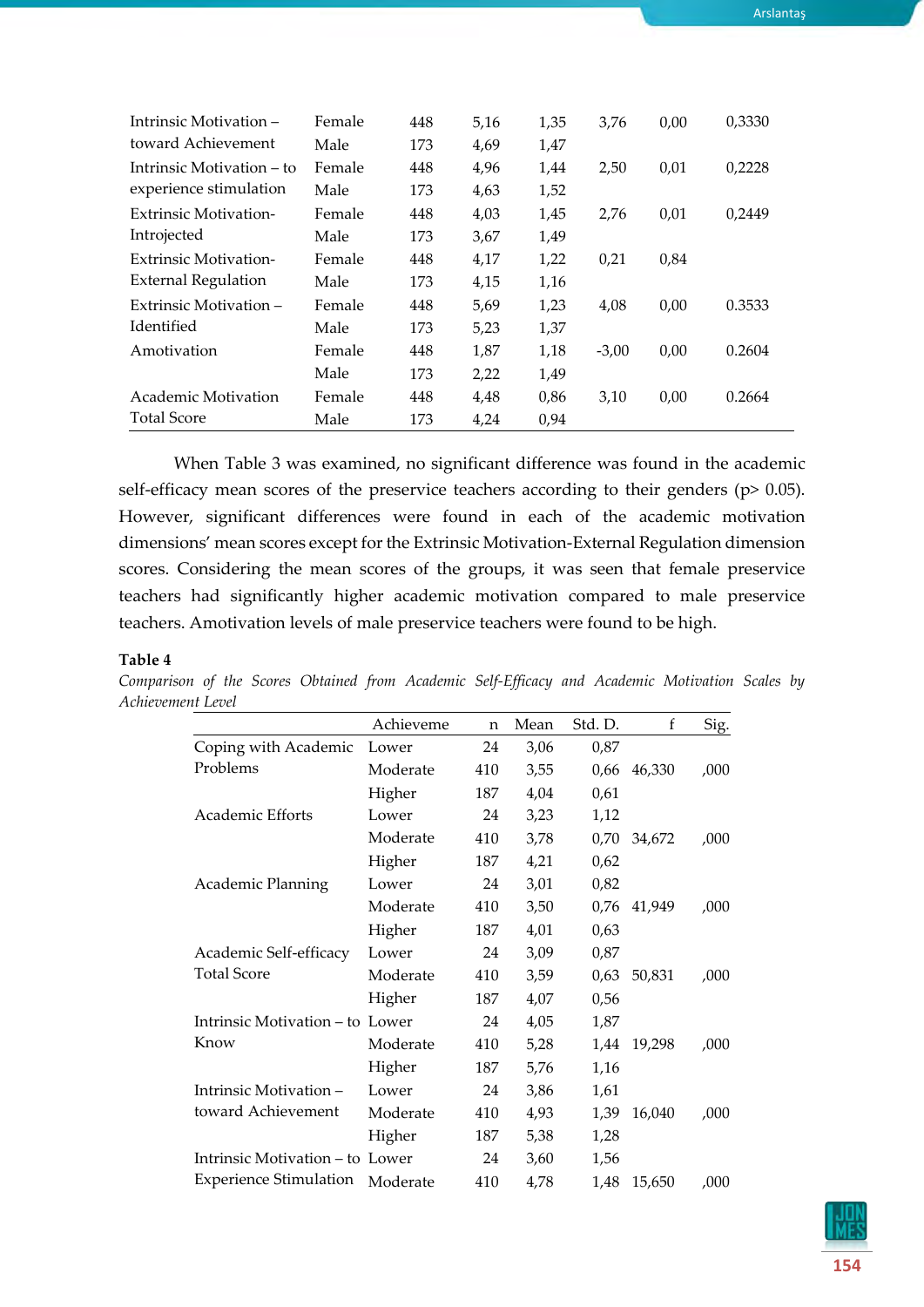|                               | Higher   | 187 | 5,22 | 1,30 |        |      |
|-------------------------------|----------|-----|------|------|--------|------|
| <b>Extrinsic Motivation -</b> | Lower    | 24  | 3,60 | 1,37 |        |      |
| Introjected                   | Moderate | 410 | 3,86 | 1,48 | 2,844  | ,059 |
|                               | Higher   | 187 | 4,13 | 1,44 |        |      |
| <b>Extrinsic Motivation-</b>  | Lower    | 24  | 4,17 | 1,44 |        |      |
| <b>External Regulation</b>    | Moderate | 410 | 4,12 | 1,21 | ,704   | .495 |
|                               | Higher   | 187 | 4,25 | 1,17 |        |      |
| Extrinsic Motivation –        | Lower    | 24  | 4,84 | 1,24 |        |      |
| Identified                    | Moderate | 410 | 5,48 | 1,31 | 9,335  | ,000 |
|                               | Higher   | 187 | 5,84 | 1,16 |        |      |
| Amotivation                   | Lower    | 24  | 2,97 | 1,68 |        |      |
|                               | Moderate | 410 | 2,00 | 1,24 | 10,019 | ,000 |
|                               | Higher   | 187 | 1,77 | 1,24 |        |      |
| Academic Motivation           | Lower    | 24  | 3,87 | 0,90 |        |      |
| <b>Total Score</b>            | Moderate | 410 | 4,35 | 0,91 | 10,909 | ,000 |
|                               | Higher   | 187 | 4,62 | 0,80 |        |      |

When Table 4 was examined, significant differences were found in the five dimensions of the academic self-efficacy and academic motivation scales and the total mean scores of participants based on their achievement levels (p <0.05). However, no significant difference was found in the extrinsic motivation-introjected and extrinsic motivationexternal regulation dimensions. According to the Tukey test analysis, it was found out that students with higher and moderate achievement levels had significantly higher academic self-efficacy and academic motivation compared to the participants with lower academic achievement. It was observed that students with lower academic achievement exhibit higher amotivation.

#### **Table 5**

*Comparison of Scores Obtained from Academic Self-Efficacy and Academic Motivation Scales by the Year of Study*

|                                       | Year of        |     |      |                     |       |      |
|---------------------------------------|----------------|-----|------|---------------------|-------|------|
|                                       | Study          | n   |      | Mean Std. Deviation | f     | Sig. |
| Coping with Academic                  | Freshmen       | 163 | 3,67 | 0,75                |       |      |
| Problems                              | Sophomores     | 157 | 3,61 | 0,67                | 1,218 | ,302 |
|                                       | Juniors        | 147 | 3,69 | 0,62                |       |      |
|                                       | <b>Seniors</b> | 154 | 3,76 | 0,75                |       |      |
| Academic Efforts                      | Freshmen       | 163 | 3,83 | 0,74                |       |      |
|                                       | Sophomores     | 157 | 3,87 | 0,69                | 1,059 | .366 |
|                                       | Juniors        | 147 | 3,89 | 0,66                |       |      |
|                                       | <b>Seniors</b> | 154 | 3,97 | 0,84                |       |      |
| Academic Planning                     | Freshmen       | 163 | 3,62 | 0,75                |       |      |
|                                       | Sophomores     | 157 | 3,51 | 0,82                | 2,331 | ,073 |
|                                       | Juniors        | 147 | 3,66 | 0,73                |       |      |
|                                       | Seniors        | 154 | 3,74 | 0,77                |       |      |
| Academic Self-efficacy Total Freshmen |                | 163 | 3,69 | 0,70                |       |      |
| Score                                 | Sophomores     | 157 | 3,64 | 0,65                | 1,507 | ,212 |

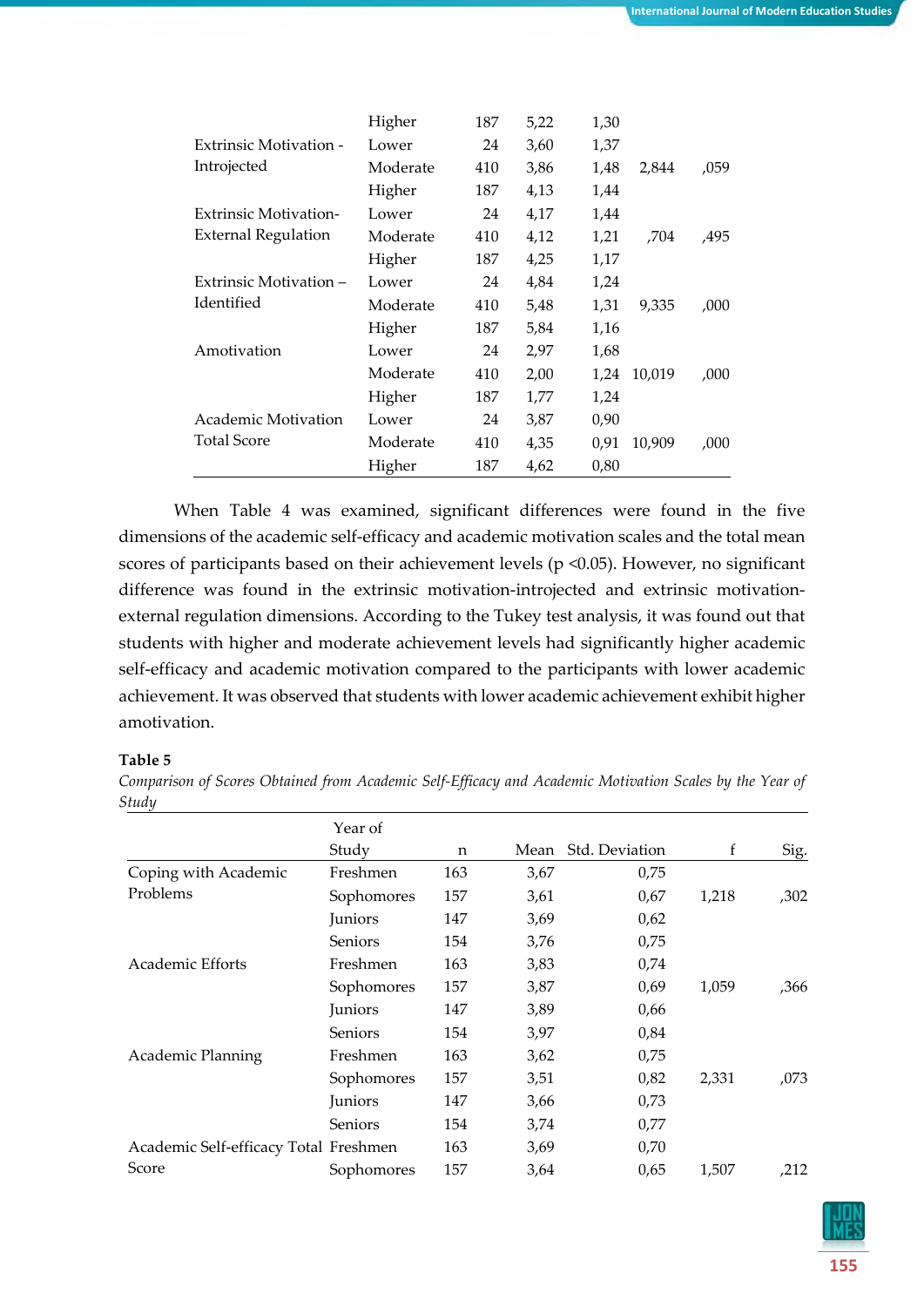Arslantaş

|                               | Juniors    | 147 | 3,72 | 0,60 |       |      |
|-------------------------------|------------|-----|------|------|-------|------|
|                               | Seniors    | 154 | 3,80 | 0,72 |       |      |
| Intrinsic Motivation - to     | Freshmen   | 163 | 5,66 | 1,34 | 3,729 | ,011 |
| Know                          | Sophomores | 157 | 5,36 | 1,37 |       |      |
|                               | Juniors    | 147 | 5,33 | 1,44 |       |      |
|                               | Seniors    | 154 | 5,14 | 1,49 |       |      |
| Intrinsic Motivation-         | Freshmen   | 163 | 5,24 | 1,42 |       |      |
| toward Achievement            | Sophomores | 157 | 4,93 | 1,38 | 2,407 | ,066 |
|                               | Juniors    | 147 | 5,08 | 1,41 |       |      |
|                               | Seniors    | 154 | 4,85 | 1,37 |       |      |
| Intrinsic Motivation - to     | Freshmen   | 163 | 5,13 | 1,49 |       |      |
| <b>Experience Stimulation</b> | Sophomores | 157 | 4,87 | 1,43 | 3,155 | ,024 |
|                               | Juniors    | 147 | 4,82 | 1,49 |       |      |
|                               | Seniors    | 154 | 4,63 | 1,43 |       |      |
| Extrinsic Motivation -        | Freshmen   | 163 | 4,07 | 1,50 |       |      |
| Introjected                   | Sophomores | 157 | 3,94 | 1,57 | 2,782 | ,040 |
|                               | Juniors    | 147 | 4,07 | 1,50 |       |      |
|                               | Seniors    | 154 | 3,65 | 1,25 |       |      |
| <b>Extrinsic Motivation-</b>  | Freshmen   | 163 | 4,34 | 1,23 |       |      |
| <b>External Regulation</b>    | Sophomores | 157 | 4,10 | 1,19 | 1,594 | ,190 |
|                               | Juniors    | 147 | 4,07 | 1,22 |       |      |
|                               | Seniors    | 154 | 4,14 | 1,17 |       |      |
| Extrinsic Motivation -        | Freshmen   | 163 | 5,91 | 1,18 |       |      |
| Identified                    | Sophomores | 157 | 5,63 | 1,22 | 7,515 | ,000 |
|                               | Juniors    | 147 | 5,35 | 1,42 |       |      |
|                               | Seniors    | 154 | 5,33 | 1,23 |       |      |
| Amotivation                   | Freshmen   | 163 | 1,69 | 1,11 |       |      |
|                               | Sophomores | 157 | 2,03 | 1,18 | 3,831 | ,010 |
|                               | Juniors    | 147 | 2,04 | 1,32 |       |      |
|                               | Seniors    | 154 | 2,14 | 1,46 |       |      |
| Academic Motivation Total     | Freshmen   | 163 | 4,58 | 0,89 |       |      |
| Score                         | Sophomores | 157 | 4,41 | 0,90 | 3,255 | ,021 |
|                               | Juniors    | 147 | 4,39 | 0,90 |       |      |
|                               | Seniors    | 154 | 4,27 | 0,85 |       |      |

When Table 5 is examined, a significant difference was not found in the academic self-efficacy scores of preservice teachers according to the year of study variable. However, it was observed that there were significant differences in the academic motivation levels of the participants in terms of the year of study variable. According to further analysis, the total scores of 'Intrinsic Motivation-to Know', 'Intrinsic Motivation-to Experience Stimulation', 'Extrinsic Motivation-Introjected', 'Extrinsic Motivation-Identified', and academic motivation total scores of freshmen students were found to be significantly higher than the senior students. On the other hand, amotivation of sophomores, juniors, and seniors was higher than the freshmen.

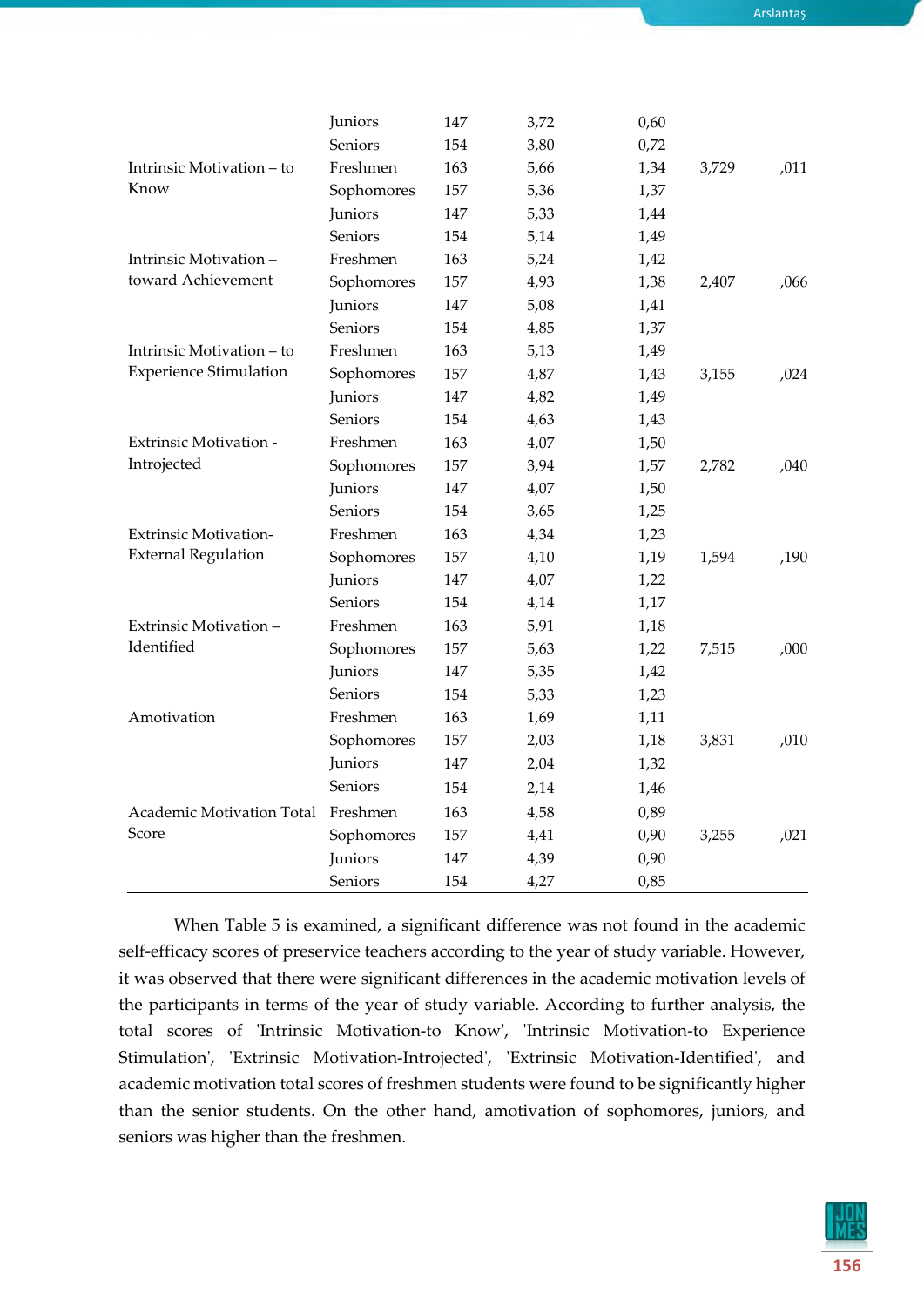#### **Table 6**

*Comparison of Scores Obtained from Academic Self-Efficacy and Academic Motivation Scales by Academic Career Expectations*

|                               | Academic       |     |      |                |       |      |
|-------------------------------|----------------|-----|------|----------------|-------|------|
|                               | Career         |     |      |                |       |      |
|                               | Expectations   | n   | Mean | Std. Deviation | f     | Sig. |
| Coping with Academic          | N <sub>0</sub> | 96  | 3,47 | 0,80           | 24,73 | 0,00 |
| Problems                      | Perhaps        | 281 | 3,55 | 0,64           |       |      |
|                               | Yes            | 242 | 3,92 | 0,66           |       |      |
| Academic Efforts              | No             | 96  | 3,78 | 0,78           | 20,48 | 0,00 |
|                               | Perhaps        | 281 | 3,73 | 0,74           |       |      |
|                               | Yes            | 242 | 4,12 | 0,65           |       |      |
| Academic Planning             | No             | 96  | 3,42 | 0,87           | 20,16 | 0,00 |
|                               | Perhaps        | 281 | 3,51 | 0,73           |       |      |
|                               | Yes            | 242 | 3,87 | 0,70           |       |      |
| Academic Self-efficacy        | No             | 96  | 3,53 | 0,75           | 26,62 | 0,00 |
| <b>Total Score</b>            | Perhaps        | 281 | 3,58 | 0,63           |       |      |
|                               | Yes            | 242 | 3,95 | 0,61           |       |      |
| Intrinsic Motivation – to     | N <sub>o</sub> | 96  | 4,26 | 1,74           | 42,77 | 0,00 |
| Know                          | Perhaps        | 281 | 5,51 | 1,19           |       |      |
|                               | Yes            | 242 | 5,69 | 1,27           |       |      |
| Intrinsic Motivation-         | No             | 96  | 4,09 | 1,66           | 28,35 | 0,00 |
| toward Achievement            | Perhaps        | 281 | 5,16 | 1,22           |       |      |
|                               | Yes            | 242 | 5,26 | 1,32           |       |      |
| Intrinsic Motivation - to     | No             | 96  | 3,88 | 1,70           | 33,27 | 0,00 |
| <b>Experience Stimulation</b> | Perhaps        | 281 | 4,91 | 1,30           |       |      |
|                               | Yes            | 242 | 5,24 | 1,34           |       |      |
| <b>Extrinsic Motivation -</b> | No             | 96  | 3,42 | 1,64           | 7,26  | 0,00 |
| Introjected                   | Perhaps        | 281 | 4,06 | 1,35           |       |      |
|                               | Yes            | 242 | 4,00 | 1,50           |       |      |
| <b>Extrinsic Motivation-</b>  | No             | 96  | 3,86 | 1,10           | 5,41  | 0,00 |
| <b>External Regulation</b>    | Perhaps        | 281 | 4,31 | 1,19           |       |      |
|                               | Yes            | 242 | 4,13 | 1,23           |       |      |
| Extrinsic Motivation -        | No             | 96  | 4,93 | 1,43           | 14,88 | 0,00 |
| Identified                    | Perhaps        | 281 | 5,69 | 1,18           |       |      |
|                               | Yes            | 242 | 5,69 | 1,26           |       |      |
| Amotivation                   | No             | 96  | 2,36 | 1,41           | 5,60  | 0,00 |
|                               | Perhaps        | 281 | 1,93 | 1,26           |       |      |
|                               | Yes            | 242 | 1,86 | 1,23           |       |      |
| Academic Motivation           | No             | 96  | 3,83 | 1,05           | 27,75 | 0,00 |
| <b>Total Score</b>            | Perhaps        | 281 | 4,51 | 0,80           |       |      |
|                               | Yes            | 242 | 4,55 | 0,82           |       |      |

When Table 6 was examined, a significant difference was found in the academic selfefficacy and academic motivation mean scores according to the prospective teachers' expectations of starting postgraduate education. It was observed that preservice teachers who expected to attend graduate education had significantly higher 'Intrinsic Motivation-

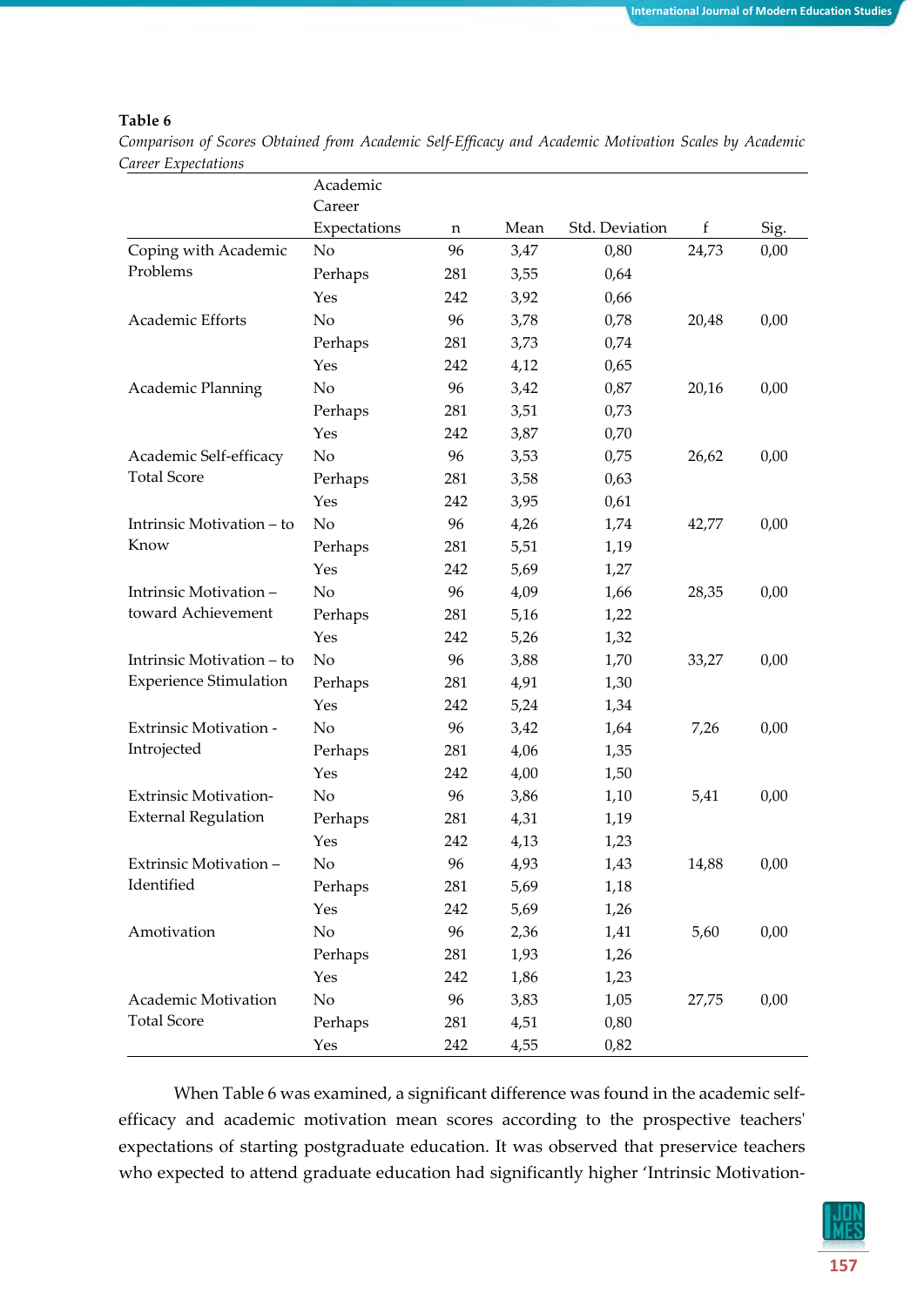to Know' academic motivation and career determination compared to those who did not. University students with lower academic career prospects have a higher level of amotivation.

#### **DISCUSSION AND CONCLUSION**

According to the findings obtained from the study, there is no significant difference in the academic self-efficacy of the preservice teachers according to their gender. The findings of this study on gender support the results of many other studies in the literature. The current study revealed similar findings to Epstein et al.'s (2017), Klibert et al.'s (2011), Klibert et al.'s (2016), and Ozer et al.'s (2009) studies on teachers at all school levels, preservice teachers, and university students. Duckworth and Seligman (2005, 2006) found out in their studies that females revealed higher academic performance than their male peers, but they do not differ in terms of self-efficacy perceptions due to their strong academic self-discipline and control.

According to another finding obtained from the study, the academic self-efficacy of preservice teachers differs according to their academic achievements and career expectations. It was observed that preservice teachers with a higher achievement at the university had higher academic self-efficacy. This finding revealed similarities with the research results in the relevant literature (Gasco J., Villarroel, 2014; Guo et al., 2015; Kim & Park, 2001; Koyuncuoğlu, 2021; Lee & Jeon, 2015; Nagengast et al., 2011; Yu, Chae & Chang, 2016). According to Domenech (2013), academic self-efficacy affects students' performance in multiple ways. It is also seen as an individual variable that significantly affects academic achievement. In this respect, academic self-efficacy is explained as a general judgment that includes the ability to manipulate and perform a series of academically related tasks (Chemers, Hu & Garcia, 2001; Yu, Chae & Chang, 2016). Individuals with higher academic self-efficacy can choose a challenging task and complete the task successfully, they spend more effort, they continue to fulfill the tasks despite the obstacles and be successful when faced with difficult obstacles. In addition, it was observed in this study that the academic self-efficacy of preservice teachers with higher career expectations was strong and positive. These findings are similar to various research results in the literature (Doménech, 2013; Doménech-Betoret, Gómez-Artiga and Lloret-Segura, 2014; Chemers et al., 2001; Lent et al., 2008). Students' expectation-value beliefs may have been formed from their previous experiences before the courses start, and this situation is closely related to their academic self-efficacy (Doménech, 2013). Research has also revealed the significant and direct effects of students' self-efficacy on academic expectations (Chemers et al., 2001; Lent et al., 2008). According to the mentioned researchers, students with higher self-efficacy have higher academic expectations and higher career expectations compared to students with lower selfefficacy.

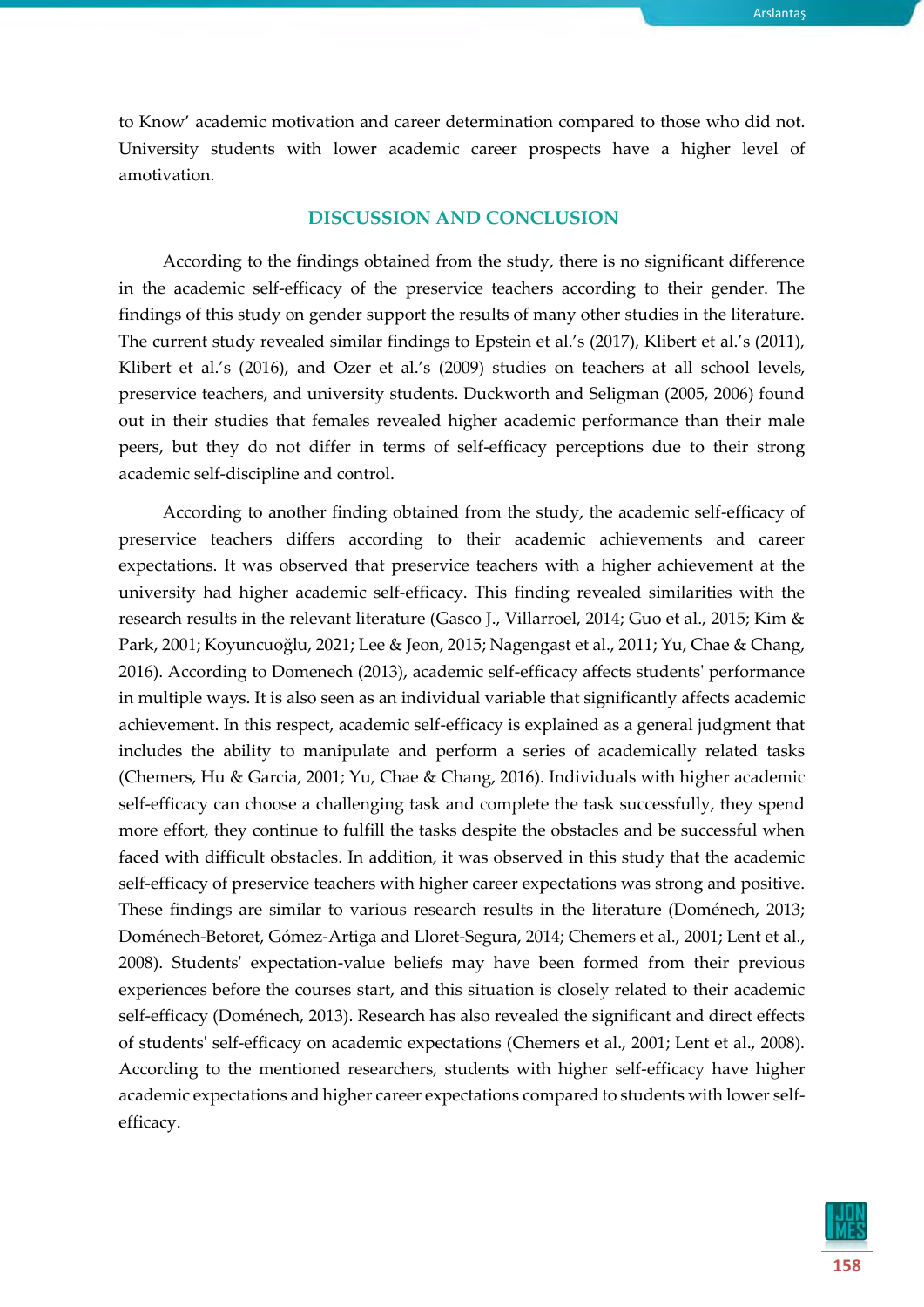According to the findings obtained from the research, preservice teachers generally have high academic motivation and low amotivation. According to Koçak (2002), prospective teachers and teachers attach more importance to internal motivation processes. This is an important factor in having strong professional and academic motivation.

According to another finding obtained from the current study, a significant difference was found in the academic motivation of the preservice teachers according to their genders. In general, it was found that female preservice teachers had significantly higher academic motivation than male prospective teachers. The findings of this study on gender support the results of many other studies in the literature (Arlı, 2007; Çelik, 2015; Ergen, 2009; Kurt, 2013; Warren, Fox, & Pascall, 2009). In the study conducted by Handayani (2016) in Indonesia, it was concluded that male teachers have significantly higher external motivation compared to female teachers. This is understandable, according to Warren, Fox, and Pascall (2009) because in many cultures males tend to be more active than females. As with the division of gender roles, females focus more on feminine roles such as looking after, educating, and nurturing. In this respect, the higher academic motivation of females can be explained by cultural, environmental, and local factors.

According to the findings obtained from the present study, the academic motivations of the preservice teachers differ according to their years of study. According to the findings of the research, freshmen preservice teachers have a higher academic motivation level, while senior preservice teachers have amotivation. These findings were found to be similar to the findings of other studies (Ergen, 2009; Gömleksiz & Serhatlıoğlu, 2013; Gürşimşek, 2002) which revealed that younger teachers' motivation levels were higher than older teachers. In another study measuring pre-service teachers' self-efficacy perception and learning motivation, it was determined that freshmen students had higher motivation levels (Gürşimşek, 2002). Nagy and Davis (1985) and Esther and Marjon (2008) declared similar results in their studies with prospective teachers and teachers. In these studies, it was figured out that academic motivation decreased with the problems occurring in years and revealed a significant decrease over the years. Esther and Marjon (2008) found in their study that negativity in perceptions of self-efficacy and the learning-teaching process decreased individuals' motivation over time.

According to the findings obtained from the current study, the academic motivation of preservice teachers varied according to their academic achievement levels and career expectations. Academic motivation and participation are claimed to be factors affecting the learning outcomes of university students (Allen, Robbins, Casillas & Oh, 2008; Bong, 2005; Chen & Lu, 2015; Kriegbaum, Becker & Spinath, 2018; Koyuncuoğlu, 2021; Luo, Chau & Lam, 2019; Roksa and Whitley, 2017; Ryan and Deci, 2020; Trolian, Jach, Hanson, & Pascarella, 2016). In all these studies, it was found that there is a significantly high relationship between academic motivation, academic achievement, and career expectations in different fields and education levels. In studies conducted with university students, it was

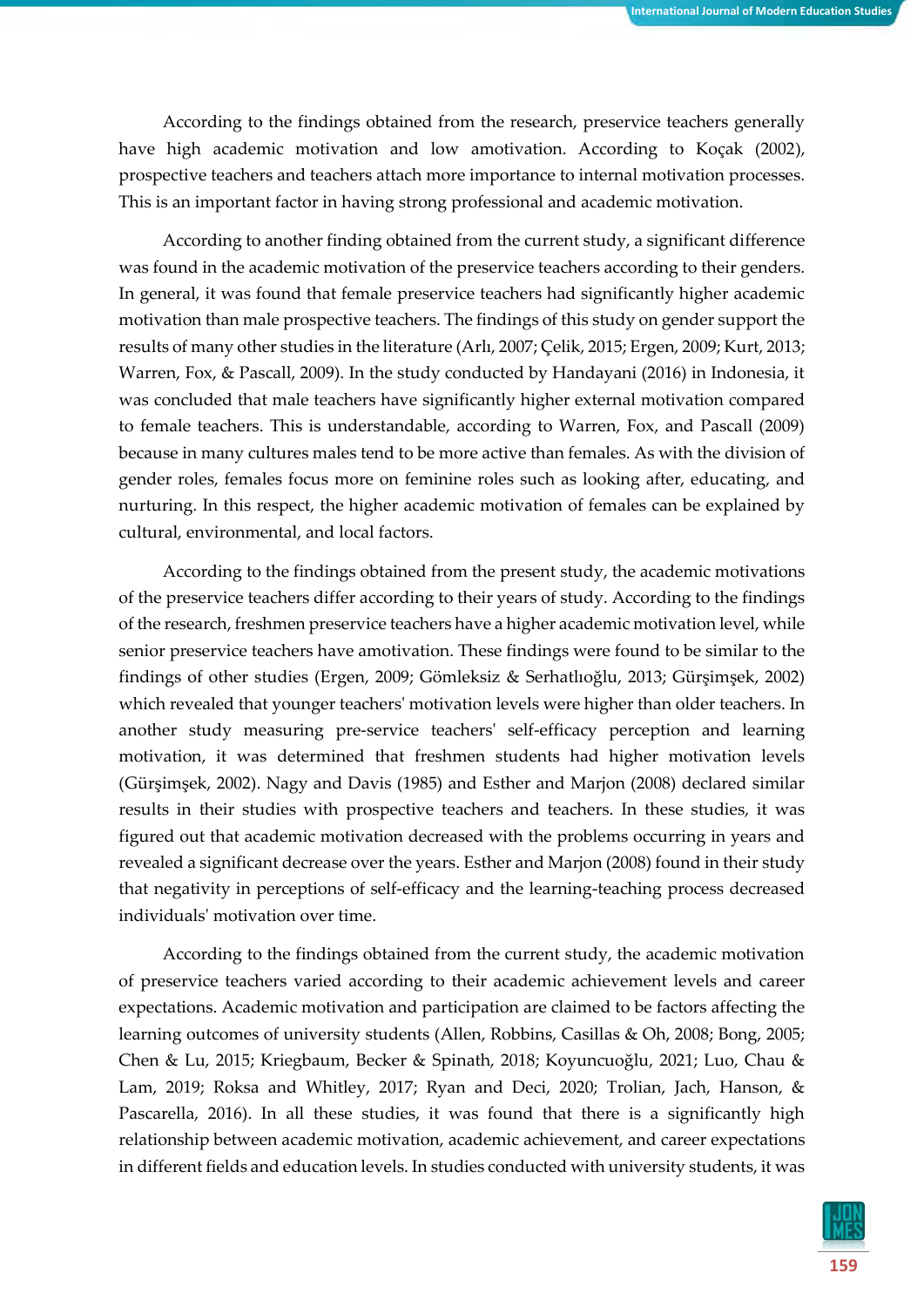Arslantaş

observed that especially intrinsic academic motivation was associated with higher success, on the other hand, it was observed that amotivation had negative effects on academic performance. Bassi et al. (2007) found that students with strong self-efficacy and motivation exhibited higher academic expectations, attitudes, and career determination. It was observed that the academic performance of students with strong career expectancy and academic motivation was at a high level (Koyuncuoğlu, 2021).

#### **RECOMMENDATIONS**

In this study, the academic motivation and academic self-efficacy of preservice teachers were investigated and as a result, it was found out that their academic motivation and self-efficacy were at a high level. In the comparative analysis, it was found that the academic self-efficacy of preservice teachers did not differ significantly according to gender and year of study variables. It was observed that academic motivation varied according to gender, year of study, academic achievement, and career expectations variables.

Recommendations in the light of the findings of the current study are listed below:

Within the scope of the study, it was observed that the rate of participant female preservice teachers was higher than their male peers. From this point of view, academic selfefficacy and motivation of preservice teachers can be examined with more homogeneous distributions in terms of gender.

• Considering the findings of this study, the factors that promote the increase of selfefficacy and motivation in the training of preservice teachers can be discussed.

• Qualitative studies can be conducted to explore the reasons why the academic motivation levels of the preservice teachers decrease as their years of study increase, and to obtain in-depth information on the factors affecting their academic achievement levels.

#### **REFERENCES**

- Ait Maalem Lahcen, R., & Mohapatra, R. (2020). Promoting Proactive Behavior through Motivation: Required Math Lab Hours Case. *International Journal of Research in Education and Science* (IJRES), 6(1), 110-119.
- Allen, J., Robbins, S., Casillas, A.& Oh, In-Sue. (2008). Third-year College Retention and Transfer: Effects of Academic Performance, Motivation, and Social Connectedness. *Research in Higher Education*. 49. 647-664. 10.1007/s11162-008-9098-3.
- Asigigan, S. I. & Samur, Y. (2021). The Effect of Gamified STEM Practices on Students 'Intrinsic Motivation, Critical Thinking Disposition Levels, and Perception of Problem-Solving

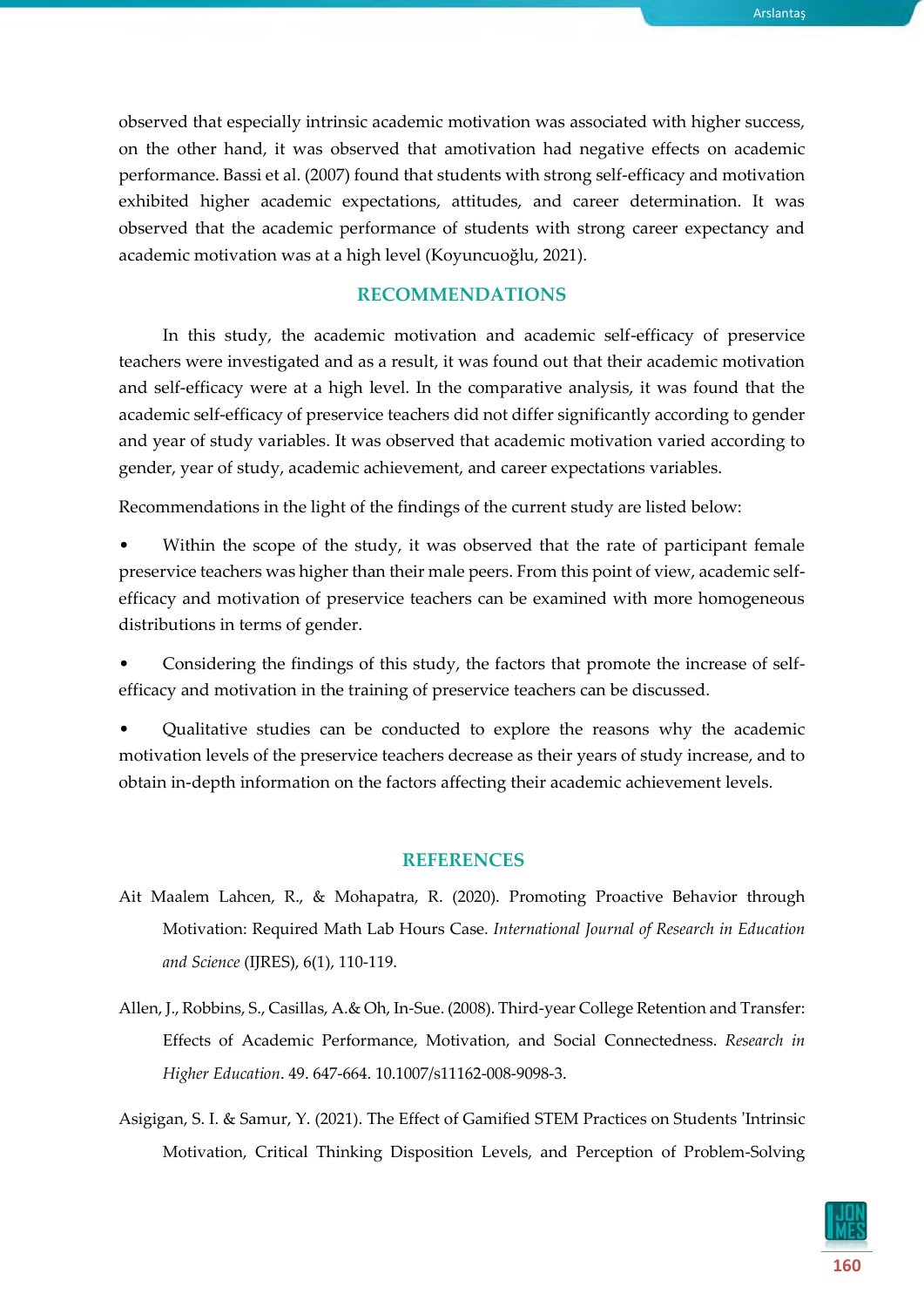Skills. *International Journal of Education in Mathematics, Science, and Technology (IJEMST)*, 9(2), 332-352.

- Bailey, J.G. (1999). Academics 'motivation and self-efficacy for teaching and research. *Higher Education Research & Development,* 18, 343–359.
	- Balcı, Ö., Şanal, F., & Durak Üğüten, S. (2019). An investigation of pre-service English language teaching teachers' self-efficacy beliefs. *International Journal of Modern Education Studies, 3*(1), 41-53.
- Bandura, A. (1997). Self-Efficacy: The Exercise of Control. *New York: Worth Publisher*.
- Bandura, A. (2000).Exercise of human agency through collective efficacy. *Curr Dir Psychol* Sci. 9, 75–78.
- Bassi, M., Steca, P., Delle Fave, A., Caprara, G. V. (2007). Academic self-efficacy beliefs and quality of experience in learning. *J. Youth Adolesc*. 36, 301–312.
- Bong, M. (2005). Within-grade changes in Korean girls 'motivation and perceptions of the learning environment across domains and achievement levels. *Journal of Educational Psychology,* 97, 656–672.
- Chemers M. M., Hu L., Garcia B. F. (2001). Academic self-efficacy and first-year college student performance and adjustment*. J. Educ. Psychol*. 93, 55–64.
- Chemers, M.M., Hu L-t, Garcia, B.F. (2001). Academic self-efficacy and first year college student performance and adjustment. *J Educ Psychol*. 93(1), 55.
- Chen, Su-Yen & Lu, Luo. (2015). The Role of Achievement Motivations and Achievement Goals in Taiwanese College Students '*Cognitive and Psychological Outcomes. Journal of College Student Development.* 56. 397-412. 10.1353/csd.2015.0040.
- Chen, Su-Yen & Lu, Luo. (2015). The Role of Achievement Motivations and Achievement Goals in Taiwanese College Students 'Cognitive and Psychological Outcomes. *Journal of College Student Development.* 56. 397-412. 10.1353/csd.2015.0040.
- Cook, D.A.& Artino, A.R. (2016). Motivation to learn: an overview of contemporary theories. *Med Education*, 50(10), 997–1014.

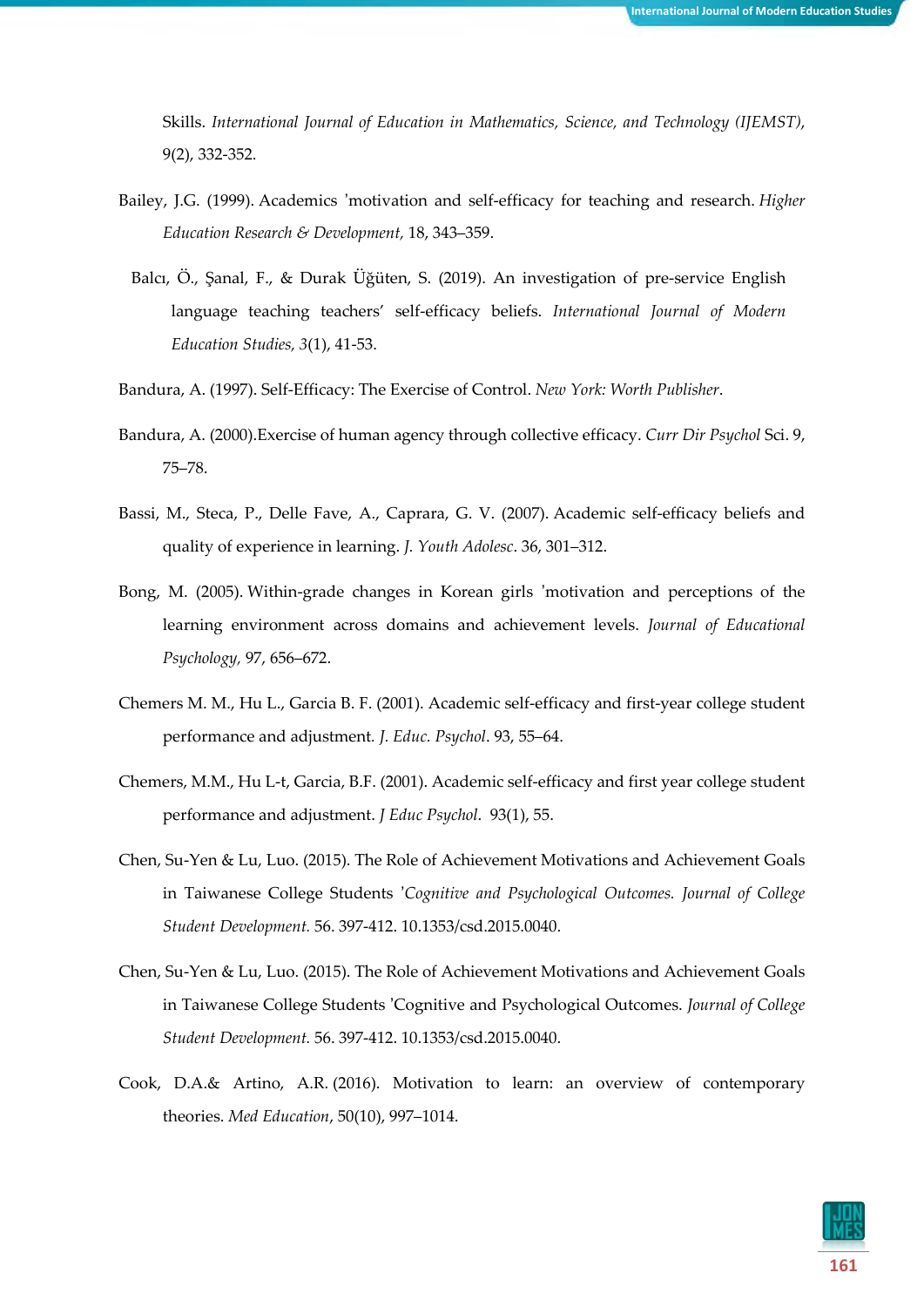- Doğru, O. (2020). An investigation of pre-service visual arts teachers 'perceptions of computer self-efficacy and attitudes towards web-based instruction. *International Journal of Research in Education and Science* (IJRES), 6(4), 629-637.
- Doménech F. (2013). An instructional model for guiding reflection and research in the classroom: the educational situation quality model. *Electron. J. Res. Educ. Psychol*. 11, 239–260.
- Doménech-Betoret F., Gómez-Artiga A., Lloret-Segura S. (2014). Personal variables, motivation and avoidance learning strategies in undergraduate students. *Learn. Individ. Differ*. 35, 122–129.
- Eccles, J. S., Roeser, R. W. (2009). Schools, academic motivation, and stage-environment fit. In Lerner, R., Steinberg, L. (Eds.), *Handbook of adolescent psychology* (3rd ed., pp. 404– 434). Hoboken, NJ: Wiley.
- Epstein, N., & Fischer, M. R. (2017). Academic career intentions in the life sciences: Can research self-efficacy beliefs explain low numbers of aspiring physician and female scientists?. *PloS one,* 12(9), e0184543. [https://doi.org/10.1371/journal.pone.0184543,](https://doi.org/10.1371/journal.pone.0184543)
- Esther, T. C. & Marjon, F. (2008). Motivation to become a teacher and its relationships with teaching self-efficacy, professional commitment and perceptions of the learning environment. *University of Groningen Landleven 1, 9747 AD Groningen, the Netherlands*
- Gasco, J.& Villarroel, J. D. (2014). The motivation of secondary school students in mathematical word problem solving. *Electron. J. Res. Educ. Psychol*. 12, 83–106.
- Guo, J., Marsh, H. W., Parker, P. D., Morin, A. J. S.& Yeung, A. S. (2015). Achievement, motivation, and educational choices: a longitudinal study of expectancy and value using a multiplicative perspective*. Dev. Psychol*. 51, 1163–1176.
- Gürşimşek, I. (2002). Öğretmen adaylarında öğrenmeye ilişkin motivasyonel inançlar ve strateji kullanımı. *Muğla Üniversitesi Sosyal Bilimler Dergisi*, 8, 135-155
- Hall, N. C., Lee, S. Y., & Rahimi, S. (2019). Self-efficacy, procrastination, and burnout in postsecondary faculty: *An international longitudinal analysis*. PloS one, 14(12),
- Hammond, C. (1994). Integrating service and academic study: Faculty motivation and satisfaction in Michigan higher education. *Michigan Journal of Community Service Learning,* 1: 21–28.

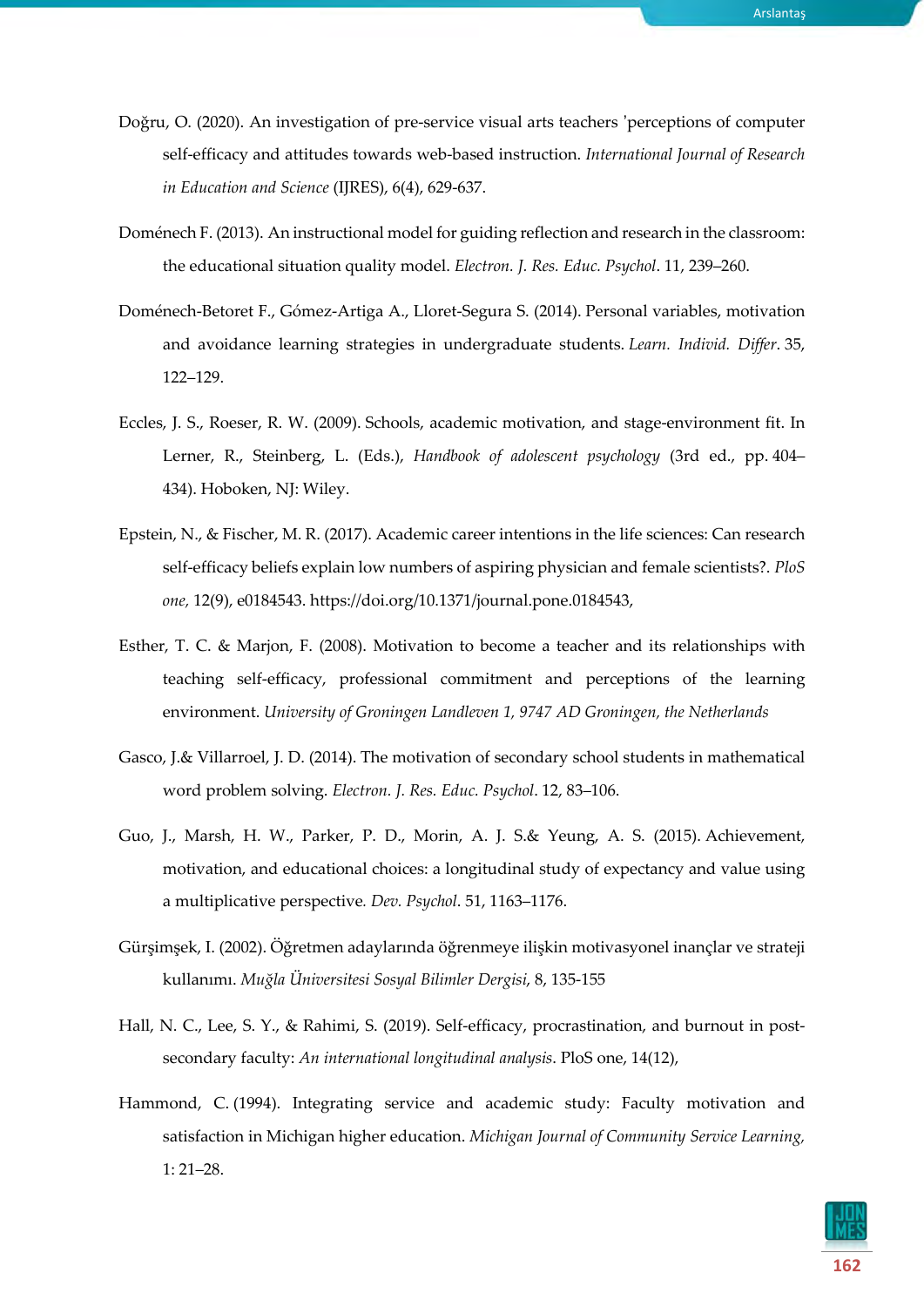- Handayani, T. R. D. (2016). Teacher Motivation Based on Gender, Tenure and Level of Education. *The New Educational Review*, 1, 199-207.
- Hardré, P.L., Beesely, A.D., Miler, R.L,, Pace, T.M. (2011). Faculty motivation to do research: Across disciplines in research-extensive universities*. Journal of the Professoriate*, 5, 35–69.
- Hayat, A. A., Shateri, K., Amini, M., & Shokrpour, N. (2020). Relationships between academic self-efficacy, learning-related emotions, and metacognitive learning strategies with academic performance in medical students: a structural equation model. *BMC medical education,* 20(1), 76. https://doi.org/10.1186/s12909-020-01995-9
- Hemmings, B.C. (2015). Strengthening the teaching self-efficacy of early career academics. *Issues in Educational Research*. pp. 1–17. (Google [Scholar\)](https://scholar.google.com/scholar_lookup?journal=Issues+in+Educational+Research&title=Strengthening+the+teaching+self-efficacy+of+early+career+academics&author=BC+Hemmings&publication_year=2015&pages=1-17&)
- Hemmings, B.C., Kay, R., Sharp, J., Taylor, C. (2012). A transnational comparison of lecturer selfefficacy*. Journal of Further and Higher Education*. 36: 291–307.
- Hulleman, C. S., Barron, K. E., Kosovich, J. J., & Lazowski, R. A. (2016). Student motivation: Current theories, constructs, and interventions within an expectancy-value framework. In A. A. Lipnevich, F. Preckel, & R. D. Roberts (Eds.), The Springer series on human exceptionality. Psychosocial skills and school systems in the 21st century: Theory, research, and practice (p. 241–278). *Springer International Publishing*.
- Kaleli, Y. S. (2020). Investigation of the relationship between pre-service music teachers ' attitudes towards teaching profession and their self-efficacy beliefs. *International Journal of Research in Education and Science* (IJRES), 6(4), 580-587.
- Kandemir, M. (2010). *Akademik erteleme davranışını açıklayacı bir model*. Yayınlanmamış Doktora Tezi, Gazi Üniversitesi Eğitim Bilimleri Enstitüsü. Gömleksiz, M.N. & Serhatlıoğlu, B. (2014). Öğretmen adaylarının akademik motivasyon düzeylerine ilişkin görüşleri. *Türkiye Sosyal Araştırmalar Dergisi*, 3, 101-127
- Kara, S. (2020). Görsel sanatlar öğretmen adaylarının öğretmenlik mesleğine yönelik tutumları ve öğretmenlik öz yeterlik inançlarının incelenmesi *Mehmet Akif Ersoy Üniversitesi Eğitim Fakültesi Dergisi,* (54) , 49-73.
- Karagüven, M. H. Ü. (2012). Akademik motivasyon ölçeğinin Türkçeye adaptasyonu. *Kuram ve Uygulamada Eğitim Bilimleri,* 12 (4), 1-22.

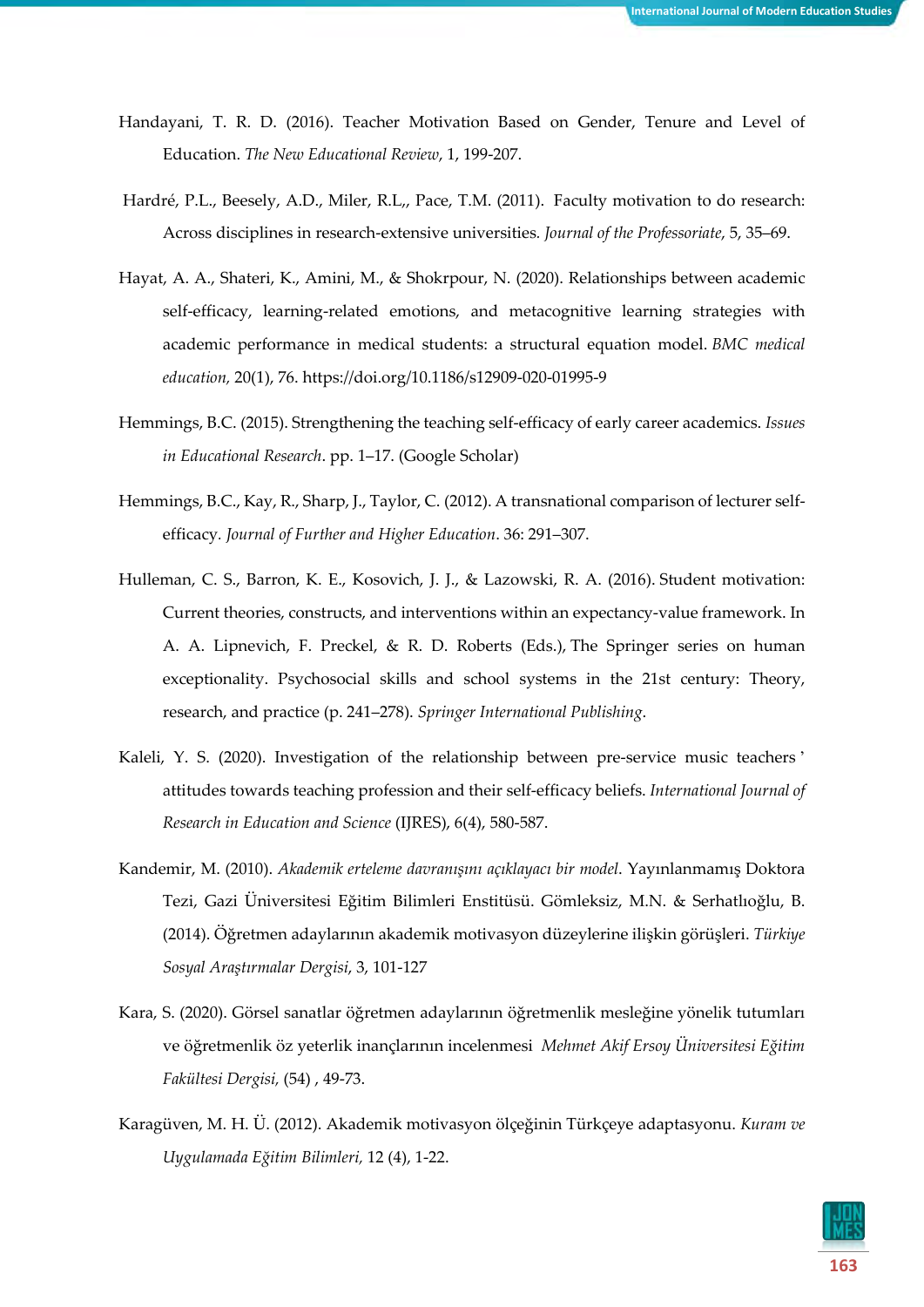- Kim, A.Y.& Park, I.Y. (2001). Construction and validation of academic self-efficacy scale. *Korean J Educ Res.* ,39:95–123.
- Klibert, J., Langhinrichsen-Rohling, J., Luna, A., Robichaux, M. (2011). Suicide proneness in college students: relationships with gender, procrastination, and achievement motivation. *Death Studies,* 35 625–645.
- Klibert, J., LeLeux-LaBarge, K., Tarantino, N., Yancey, T., Lamis, D. A. (2016). Procrastination and suicide proneness: a moderated-mediation model for cognitive schemas and gender. *Death Studies,* 40 350–357.
- Koyuncuoğlu, Ö. (2021). An investigation of academic motivation and career decidedness among university students. *International Journal of Research in Education and Science* (IJRES), 7(1), 125-143.
- Kurbanoglu, N.I., Akim, A. (2010). The relationships between university students 'chemistry laboratory anxiety, attitudes, and self-efficacy beliefs. *Aust J Teach Education*, 35(8):4.
- Kurt, B. (2013). İlkokul ve Ortaokul Yöneticilerinin Öğretim Liderliği Davranışlarının Öğretmen Motivasyonuna Etkisi. *Yayınlanmamış yüksek lisans tezi, Marmara Üniversitesi Eğitim Bilimleri Enstitüsü*, İstanbul.
- Kusurkar, R.A., Ten Cate, T.J., Vos, C.M.P., et al. (2013). How motivation affects academic performance: a structural equation modelling analysis. *Adv Heal Sci Education*, 18(1), 57– 9.
- Landicho, C.J.B. (2020). Research Attitudes, Motivations, and Challenges of STEM Education Researchers. *International Journal of Technology in Education* (IJTE), 3(1), 49-61.
- Lee, S.H. &, Jeon, W.T. (2015). The relationship between academic self-efficacy and academic burnout in medical students. *Korean J Med Education*,27, 27–35
- Lent, R. W., Sheu, H. B., Singley, D., Schmidt, J. A., Schmidt, L. C., Gloster, C. S. (2008). Longitudinal relations of self-efficacy to outcome expectations, interests, and major choice goals in engineering students. J. *Vocat. Behav*. 73, 328–335.
- Linnenbrink,E.A., Pintrich, P.R. (2001). Motivation as an enabler for academic success. *School Psychol Review,* 313

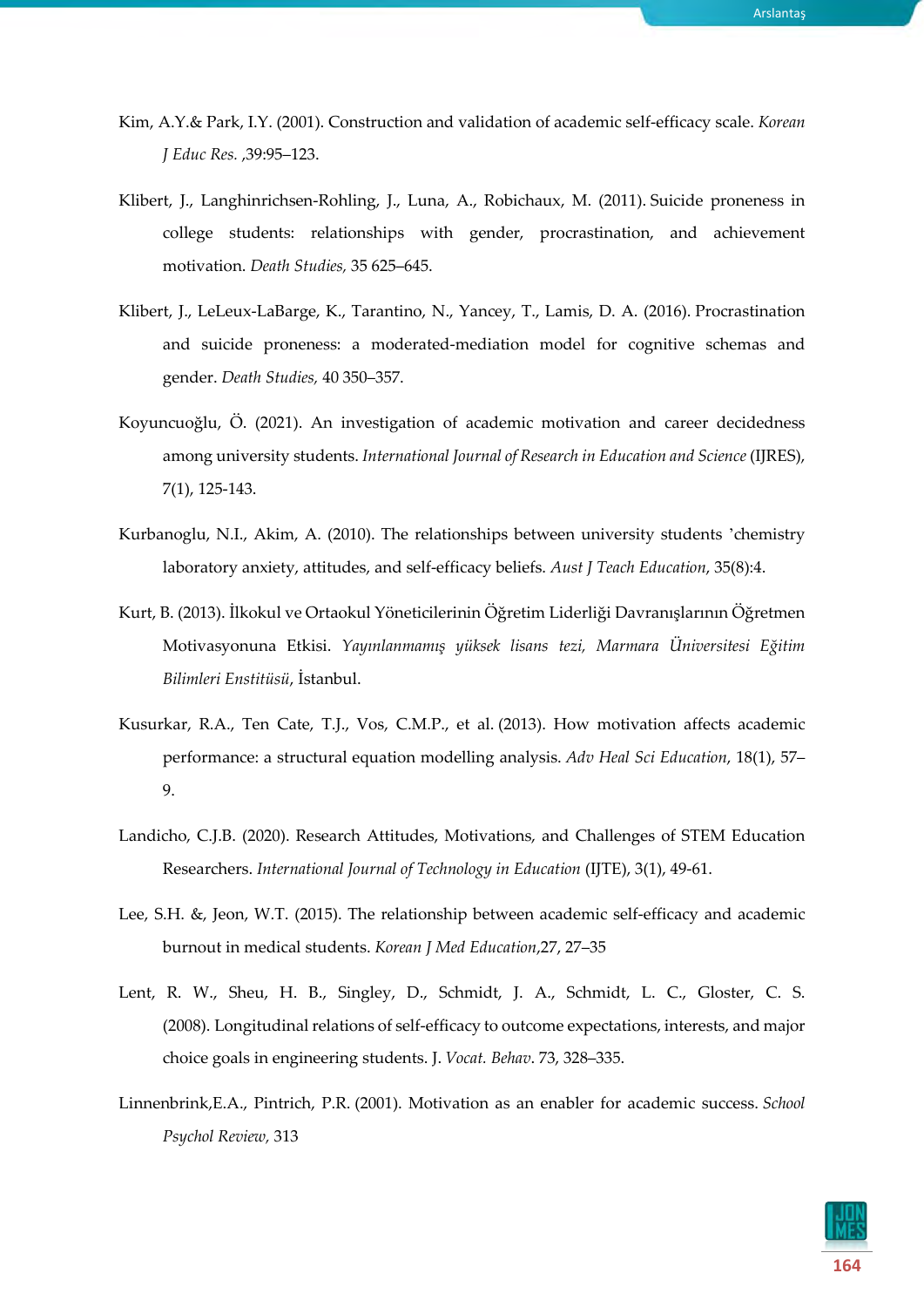- Luo, J. M., Chau, K. Y., & Lam, C. F. (2019). The relationship of student's motivation, program evaluation, career attitudes and career aspirations in university–industry cooperation program. *Cogent Education, 6(*1), 1608686. https://doi.org/10.1080/2331186X.2019.1608686
- Morris, D.B., Usher, E.L. (2011). Developing teaching self-efficacy in research institutions: A study of award-winning professors. *Contemporary Educational Psychology*, 36, 232–245.
- Nagengast, B., Marsh, H. W., Scalas, L. F., Xu, M. K., Hau, K. T., Trautwein, U. (2011). Who took the "x" out of expectancy-value theory? A psychological mystery, a substantivemethodological synergy, and a cross-national generalization. *Psychol. Sci*. 22, 1058–1066.
- Nagy, S., and L. G. Davis. (1985). ―Burnout: a comparative analysis of personality and environmental variables.‖ *Psychological Reports*. 57: 1319-26.
- Omar, E., Drewsh, A., & Ahmed, A. (2018). Test the effect of perceived satisfaction, motivation and anxiety on second life environment in distance learning model: Structural equation modeling. *International Journal of Modern Education Studies, 2*(1), 34-45.
- Ozer, B. U., Demir, A., Ferrari, J. R. (2009). Exploring academic procrastination among turkish students: possible gender differences in prevalence and reasons. *J. Soc. Psychology,* 149, 241–257
- Pintrich, P.R. (2001). A motivational science perspective on the role of student motivation in learning and teaching contexts. *J Educ Psycholoy*, 95(4):667.
- Reyes-Cruz, M del R., Perales-Escudero, M.D. (2016). Research self-efficacy sources and research motivation in a foreign language university faculty in Mexico: Implications for educational policy. *Higher Education Research and Development*, 35, 800–814. (Google [Scholar\)](https://scholar.google.com/scholar_lookup?journal=Higher+Education+Research+and+Development&title=Research+self-efficacy+sources+and+research+motivation+in+a+foreign+language+university+faculty+in+Mexico:+Implications+for+educational+policy&author=R+Reyes-Cruz+M+del&author=MD+Perales-Escudero&volume=35&publication_year=2016&pages=800-814&)
- Roksa, J. & Whitley, S. (2017). Fostering Academic Success of First-Year Students: Exploring the Roles of Motivation, Race, and Faculty. *Journal of College Student Development*. 58. 333-348. 10.1353/csd.2017.0026.
- Roksa, Josipa & Whitley, Sarah. (2017). Fostering Academic Success of First-Year Students: Exploring the Roles of Motivation, Race, and Faculty. *Journal of College Student Development*. 58. 333-348. 10.1353/csd.2017.0026.
- Ryan, R. M., Deci, E. L. (2000). Intrinsic and extrinsic motivations: classic definitions and new directions. *Contemp. Educ. Psychol.* 25 54–67.

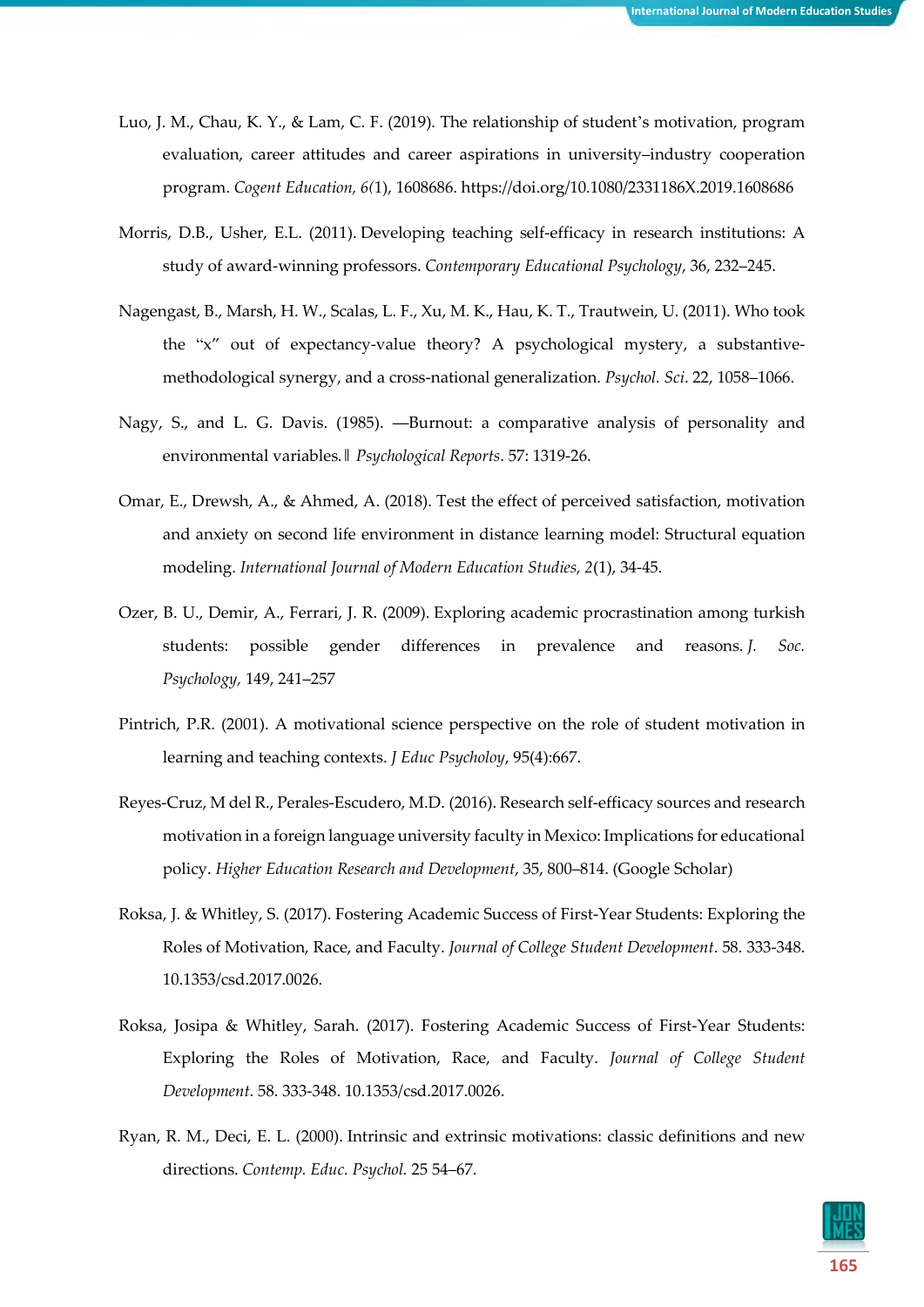- Schoen, L.G., Wincour, S. (1988). An investigation of the self-efficacy of male and female academics. *Journal of Vocational Behaviour*, 32: 307–320.
- Schunk, D.H., Ertmer, P.A. (2000). Self-regulation and academic learning: Self-efficacy enhancing interventions. Handbook Self-Regul Elsevier, 631–49.
- Schunk, D.H., Pajares, F. (2005). Competence perceptions and academic functioning. Handb Competence Motivation, edited by Andrew J. Elliot and Carol S. Dweck. 85–104.
- Scull, J., Phillips, M., Sharma, U., Garner, K. (2020). Innovations in teacher education at the time of COVID 19: An Australian perspective. *J. Educ. Teach*. 2020 doi:
- Sharma, M., Kaur, G. (2013). Occupational self-efficiency and procrastination as predictors of occupational stress among female lectures. *Journal of Psychosocial Research*, 8, 275–285.
- Skinner, E. A. & Belmont, M. J. (1993). Motivation in the classroom: reciprocal effect of teacher behavior and student engagement across the school year. *J. Educ. Psychol.* 85 571–581.
- Trolian, T., Jach, E., & Hanson, J.& Pascarella, E. (2016). Influencing Academic Motivation: The Effects of Student-Faculty Interaction. *Journal of College Student Development*. 57. 810-826. 10.1353/csd.2016.0080.
- Vallerand, R. J., Pelletier, L., Blais, M. R., Briere, N. M., Senecal, C. & Vallieres, E. F. (1992). The academic motivation scale: A measure of intrinsic, extrinsic, and amotivation in education. *Educational and Psychological Measurement,* 52, 1003-1017
- Vasil, L. (1991). Self-efficacy expectations and causal attributions for achievement among male and female university faculty. *Journal of Vocational Behavior*, 41, 259–269.
- Warren, T., Fox, E., and Pascall, G (2009) Innovative Social Policies: Implications for Work–life Balance among Low‐waged Women in England, *Gender, Work and Organisation*, 16 (1): 126‐ 150
- Wu, H., Li, S., Zheng, J., & Guo, J. (2020). Medical students' motivation and academic performance: the mediating roles of self-efficacy and learning engagement. *Medical Education Online*, 25(1),
- Wyatt, M., Dikilitaş, K. (2016). English language teachers becoming more efficacious through research engagement at their Turkish University. *Educational Action Research*, 24, 550–570.